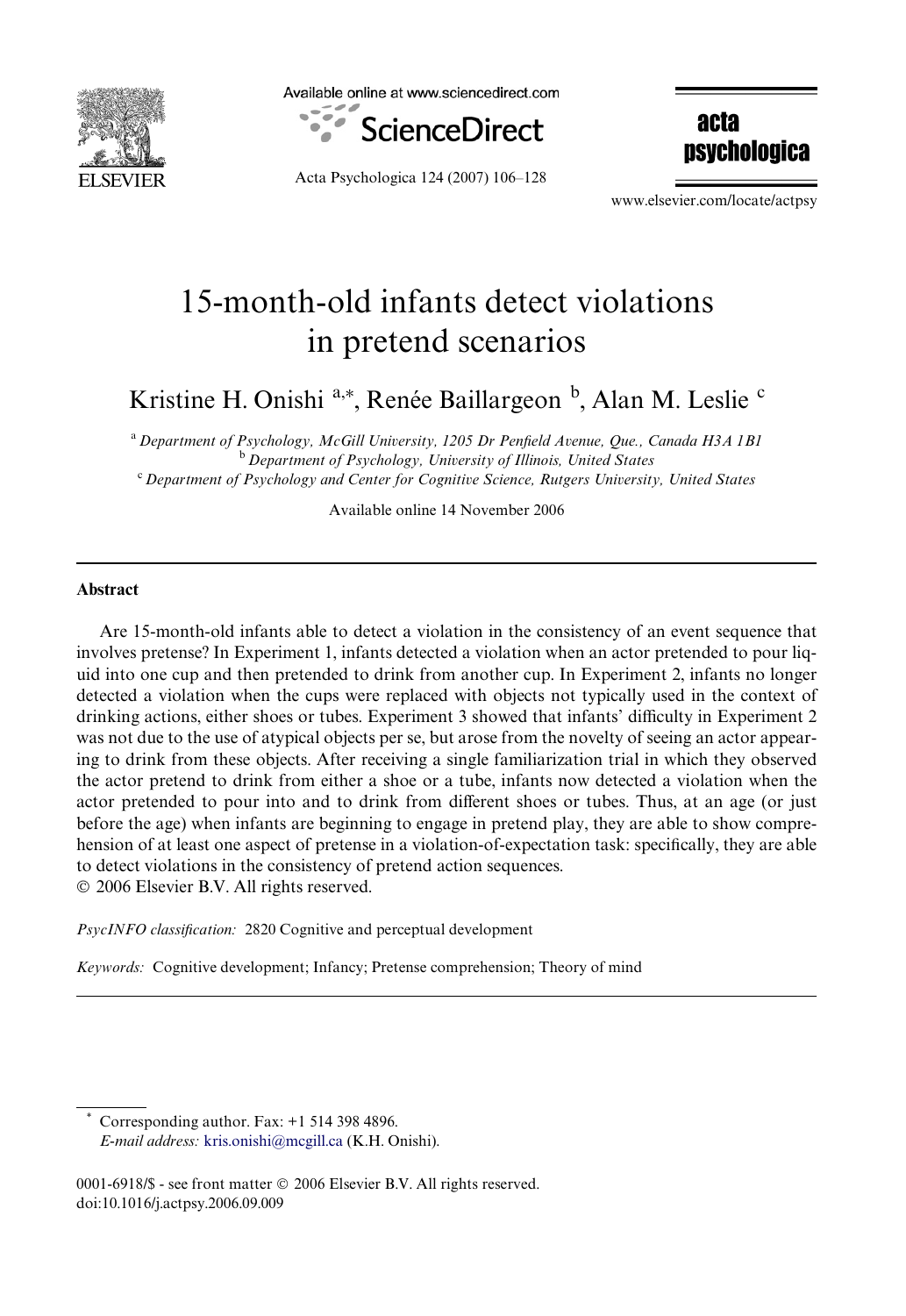#### **1. Introduction**

As adults we understand that others act on the basis of their intentions and interpretations of the world and not directly on the basis of how the world is. Recent evidence suggests that infants in the first year also regard other people as acting with goals (e.g., [Guajardo & Woodward, 2004; Király, Jovanovic, Prinz, Aschersleben, & Gergely, 2003;](#page-21-0) Sommerville & Woodward, 2005; Thoermer & Sodian, 2001; Woodward, 1998, 1999; [Woodward & Guajardo, 2002; Woodward & Sommerville, 2000](#page-21-0)) and will interpret appropriate motion patterns even in inanimate objects as goal-directed, such as the intention to choose or attend to one object rather than another (e.g., [Bíró & Leslie, in press; Csibra,](#page-20-0) [Bíró, Koós, & Gergely, 2003; Csibra, Gergely, Bíró, Koós, & Brockbank, 1999; Gergely,](#page-20-0) Nádasdy, Csibra, & Bíró, 1995; Johnson, Slaughter, & Carey, 1998; Kamewari, Kato, Kanda, Ishiguro, & Hiraki, 2005; Kuhlmeier, Wynn, & Bloom, 2003; Shimizu & Johnson, [2004](#page-20-0)), and do so even as young as five months of age [\(Luo & Baillargeon, 2005](#page-21-1)). The nature and development of the infant's understanding of intentional action have become central issues in infancy research. To date, this research has focused on how infants come to understand intentional action that is consistent with the actual state of the world. However, we are not limited to understanding world-consistent intentional action but, perhaps uniquely among species, we can also understand world-inconsistent action as intentional. Infants show the first striking signs of this emerging ability during the second year of life in shared pretense play.

Learning about the relation between goals and actions is already a difficult computational problem when the relation is world consistent (see [Csibra & Gergely, 2007,](#page-20-1) for an insightful discussion). This problem can only be made more difficult when, for example, the infant observes an adult pretending to pour liquid from an empty container or pretending to drink from an empty cup, because the actions do not involve real substances and have no real effects. Yet infants appear to solve these problems and do so without undermining emerging knowledge or representations [\(Leslie, 1987\)](#page-21-2). If infants learn about goals by associating actions with their effects, then actions with pretend intentions will typically defeat this strategy because there are usually no effects of pretend actions. According to one view, in order to learn about actions and goals, infants must first become familiar with a specific action and its effects in their own repertoire before they can recognize that specific intention in other people (e.g., [Meltzo](#page-21-3)ff[, 2005, 2007; Wood](#page-21-3)[ward, 1999](#page-21-3)). Must one depend on the other in the case of pretense actions? Can infants who have little or no experience at producing a specific pretend action nevertheless recognize that intention in another person? According to another view, perceiving an efficient or rational relation between an action and the end achieved is critical for understanding the intention underlying the action (e.g., [Csibra & Gergely, 2007; Gergely, Bek](#page-20-1)[kering, & Király, 2002; Gergely et al., 1995](#page-20-1)). Because pretense play often achieves no obvious ends, it is unclear on this account how infants would learn about pretense intentions.

We explore these questions by using, for the first time, a violation-of-expectation pretense task with 15-month-old infants—an age at which productive pretense play is uncommon or even absent. Violation-of-expectation pretense tasks can provide a more direct way to investigate the recognition and comprehension of pretense than the measures used heretofore, which have usually relied upon the infants' ability to produce pretend acts.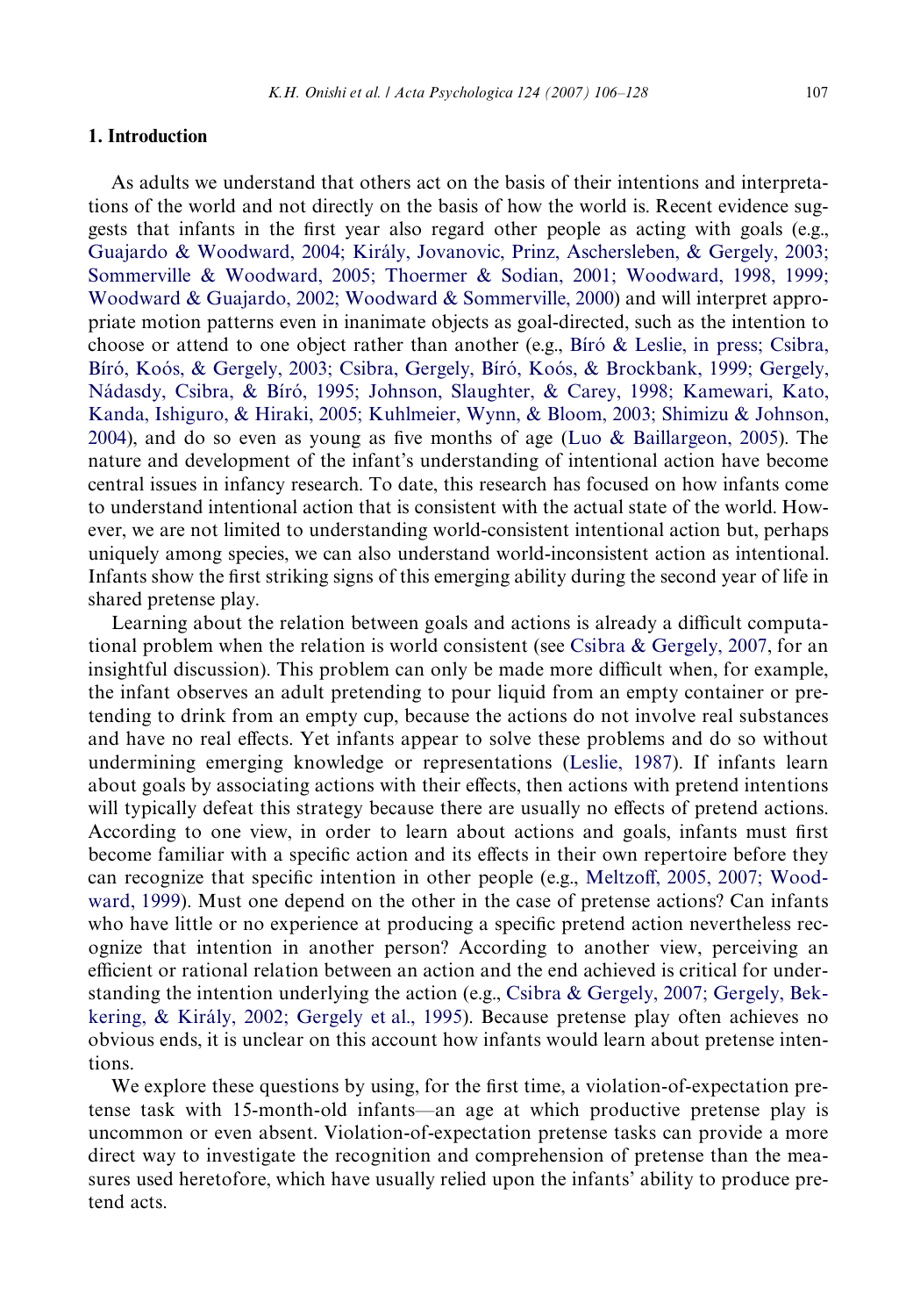#### *1.1. Goals of the present research*

The nature and origins of our capacity for pretense has been actively studied since Piaget's classic works on infancy (especially [Piaget, 1962\)](#page-21-4). Early work focused exclusively on the infant's ability to produce various kinds of pretend-play acts (e.g., [Bates, Benigni,](#page-20-2) [Bretherton, Camaioni, & Volterra, 1979; Fenson & Ramsay, 1980, 1981; Huttenlocher &](#page-20-2) [Higgins, 1978; McCune-Nicolich, 1981\)](#page-20-2). Following [Leslie \(1987\)](#page-21-2), early pretend play began to be conceptualized as part of social cognition, specifically, as a 'theory of mind' ability, and focus shifted toward the infant's ability to recognize pretending in other people and to share pretense with play partners (e.g., [Bosco, Friedman, & Leslie, 2006; Harris & Kava](#page-20-3)[naugh, 1993; Harris, Kavanaugh, & Dowson, 1997; Leslie, 1988, 1994a; Walker-Andrews](#page-20-3) [& Harris, 1993; Walker-Andrews & Kahana-Kalman, 1999\)](#page-20-3). In a recent development, Lillard and colleagues have begun to study the nature of the signals that are given by an adult pretend-play partner and to which the infant is sensitive, on the assumption that these signals will be critical to infant recognition of pretense ([Lillard & Witherington, 2004\)](#page-21-5). Despite this shift of theoretical focus toward pretense recognition, the measure of recognition and comprehension has remained the infant's production of pretend-play actions. Our first goal in the present research was to investigate whether looking-time measures within the violation-of-expectation paradigm [\(Baillargeon, 2004\)](#page-20-4) could be used to test infants' recognition and comprehension of pretense, without requiring infants to produce pretend acts themselves.

Productive pretense first reliably appears between 18 and 24 months (e.g., [Leslie, 1987;](#page-21-2) [Piaget, 1962\)](#page-21-2), though earlier pretense has occasionally been found in free play (e.g., [Fenson](#page-20-5) [& Ramsay, 1981; Haight & Miller, 1993; Tamis-LeMonda & Bornstein, 1994\)](#page-20-5) and in experimental settings (e.g., [Bosco et al., 2006; Walker-Andrews & Kahana-Kalman, 1999\)](#page-20-3). At 15 months, [Bosco et al. \(2006\)](#page-20-3) found evidence for only the simplest forms of pretense recognition when production was used as the measure and suggested that at very young ages the performance demands on action planning and control systems were a major limiting factor. If looking-time measures can be used successfully at this age, then they open an avenue for studying pretense comprehension that is freer of these performance demands. A second goal of the present research, then, was to allow a more accurate determination of underlying competence and its development and, in conjunction with studies of production, a better understanding of the nature of pretense performance demands. Both of these are key long-term goals of 'theory of mind' research and indeed of cognitive development research in general (e.g., [Csibra & Gergely, 1998; Leslie, 2000; Leslie, Friedman, & German, 2004](#page-20-6)).

A third goal of the present research followed from recent findings suggesting that 15month-old infants form expectations regarding an actor's behavior that are appropriate to the actor's, but not to the infant's, beliefs about the situation [\(Onishi & Baillargeon, 2005\)](#page-21-6). Infants were familiarized to an actor who hid an object in one of two boxes. The actor then either left the scene (false-belief condition) or remained watching (true-belief condition) while the object moved by itself from the original box into the other box. This recapitulates the essentials of what became the standard 'Sally and Anne' false-belief task ([Baron-Cohen, Leslie, & Frith, 1985](#page-20-7)), but is entirely non-verbal. Infants' looking times to one of two test events were then recorded: either the actor reached into the original box or into the other box where the object really was. In the false-belief condition, infants looked longer when the actor reached into the box that currently hid the object and shorter when she reached into the original box, where she wrongly believed the object to be. Infants in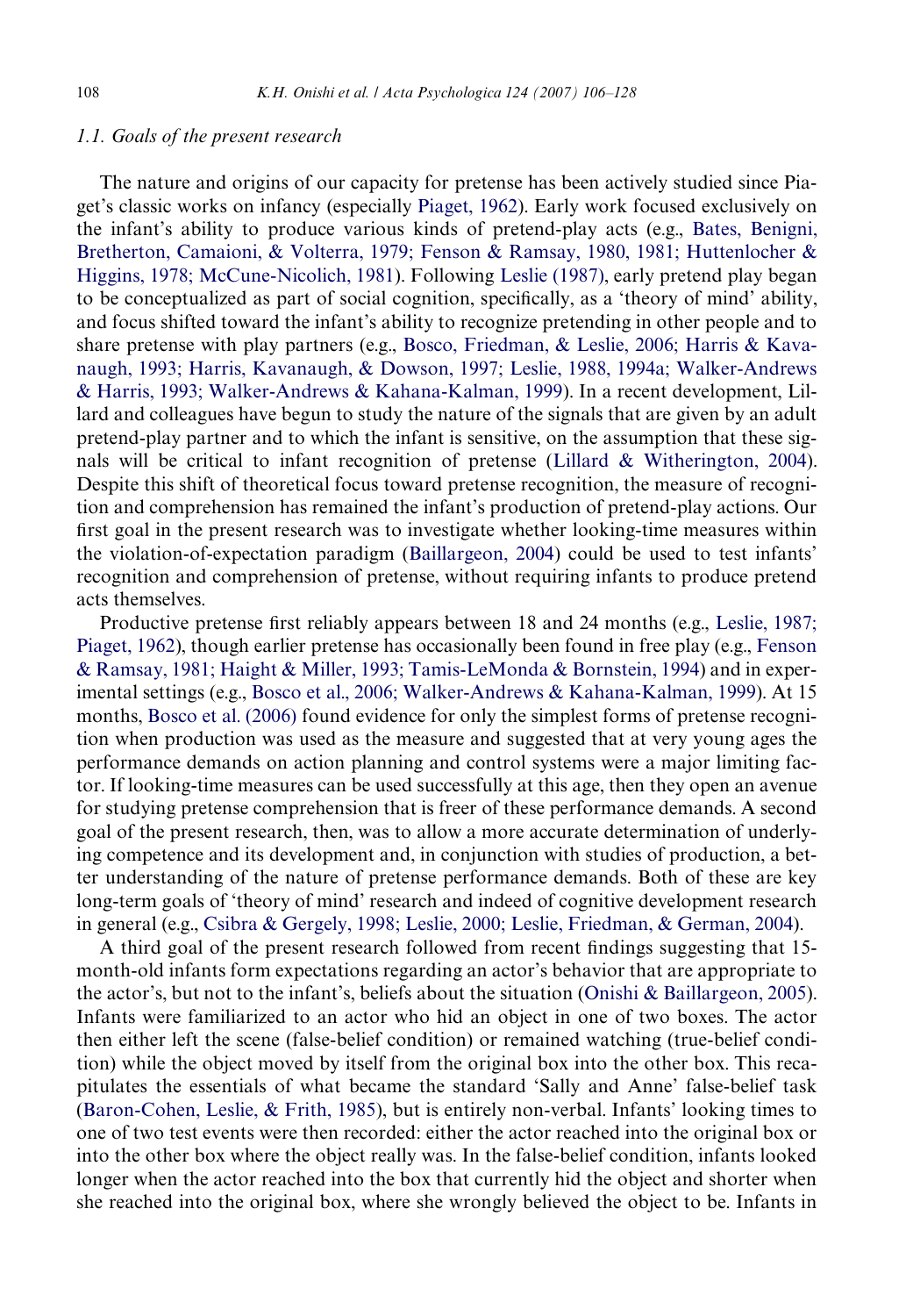the true-belief condition showed the opposite pattern, looking longer if the actor reached into the original box. Looking times therefore reflected the violation of an expectation based on the actor's belief states rather than on the actual location of the object. These findings are unexpected on those views of 'theory of mind' development that postulate a long learning process that leads to a false-belief concept only during the fifth year of life, and are thus highly controversial (see e.g., [Perner & Ru](#page-21-7)ff[man, 2005;](#page-21-7) also the exchange between [Leslie, 2005](#page-21-8) and [Ru](#page-21-9)ff[man & Perner, 2005](#page-21-9)). Because belief and pretense (makebelieve) are cognate concepts, a looking-time study of pretense could provide background evidence relevant to Onishi and Baillargeon's findings on false belief. For example, [Perner](#page-21-7) [and Ru](#page-21-7)ff[man \(2005\)](#page-21-7) suggested that these findings may have simply reflected infants' expectation that an actor will behave toward the last seen location of an object. Pretend scenarios allow us to test whether infants can form expectations with regard to an actor's pretend intentions toward an object or a property that does not exist and therefore was never seen.

Finally, a fourth goal of the present research was to test a new way to examine physical reasoning in infants. According to Leslie's model of pretense ([Leslie, 1987, 1994a\)](#page-21-2), infants do not need to learn special pretend transformations [\(Fein, 1975](#page-20-8)), but can simply apply their regular real world knowledge albeit in an abstract form to draw inferences about what should happen next in a pretend scenario. For example, if infants understand that upturning a cup will cause any (real) water it contains to fall out, then they can apply that same knowledge to compute what will 'happen', if an actor, who is pretending that a cup contains (imaginary) 'water', upturns that cup: namely, the 'water' will 'fall out'. As long as the infant's representation of the scenario, together with any inferential processing of those representations, remains decoupled, as indicated in the example by the quotation marks, then there need be no confusion with reality. Indeed, because in this pretend scenario there is no actual water in the cup, this kind of inference is an elementary form of counterfactual causal reasoning [\(Leslie, 1987, 1994a\)](#page-21-2). There is now a substantial literature on factual physical reasoning in infancy stemming mainly from looking-time studies (for a recent review, see [Baillargeon, 2004\)](#page-20-4). In this paper, we extend this approach to study early counterfactual (pretense) physical reasoning.

## **2. Experiment 1**

Are 15-month-old infants able to interpret the actions of an actor even when her actions involve an imaginary liquid? In Experiment 1, infants received a single test trial in which they saw a female actor sitting at a window in the back wall of an apparatus; in front of her were an empty jug and two upside-down cups, a blue one on the left and a red one on the right (see [Fig. 1](#page-4-0)). The actor first turned the cups right-side up (thus demonstrating that they were empty), and then lifted the jug and pretended to pour into one of the cups. Finally, the actor lifted the blue cup up to her lips and pretended to drink from it. We explored infants' understanding of this pretend pouring and drinking sequence by showing two versions of the sequence. Half of the infants saw a consistent sequence in which the actor pretended to pour into the blue cup and then pretended to drink from that cup (expected event). The other infants saw an inconsistent sequence in which the actor pretended to pour into the red cup and then pretended to drink from the blue cup (unexpected event).

We reasoned that if 15-month-old infants could make sense of the actor's behavior even when it involved an imaginary liquid, then they should expect her to pretend to pour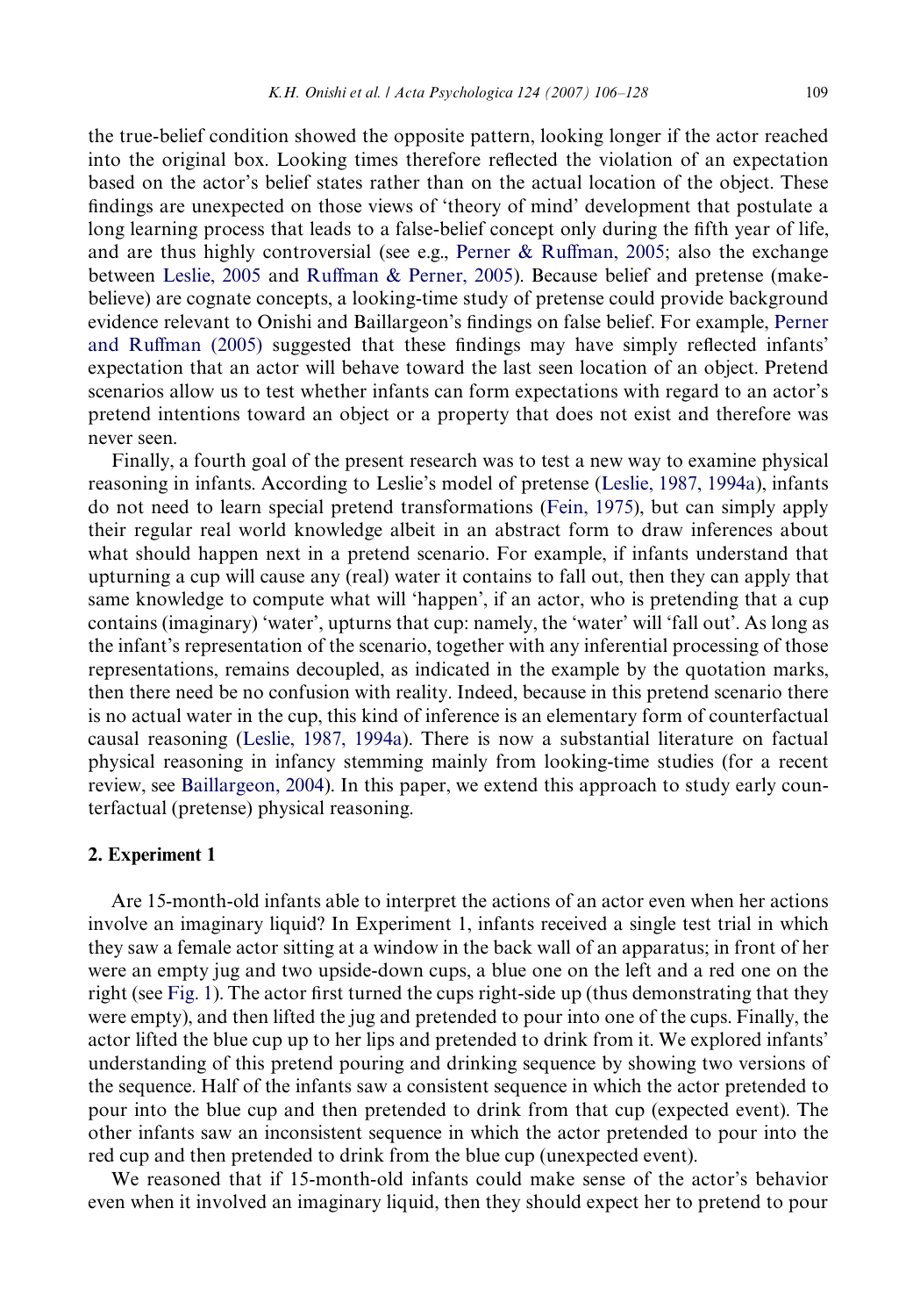

Fig. 1. Schematic drawing of the expected and unexpected test events shown in Experiment 1.

<span id="page-4-0"></span>into and drink from the same cup, rather than from different cups. The infants who saw the unexpected event should thus look reliably longer than those who saw the expected event.

# *2.1. Method*

#### *2.1.1. Participants*

Participants were 24 healthy, term infants, 11 male and 13 female, ranging in age from 14 months, 13 days to 15 months, 27 days ( $M=15$  months, 8 days). An additional 8 infants were tested but not included in the analyses, because they were overly active (4) or talkative (1), because their looking times during the test trial were over 2.5 SD from the mean of their condition  $(2)$ , or because of observer difficulties  $(1)$ . Half of the infants saw the expected event, and half saw the unexpected event.

The infants' names in this and in the following experiments were obtained from birth announcements in the local newspaper. Parents were contacted by letters and follow-up phone calls; they were offered reimbursement for travel expenses but were not otherwise compensated for their participation.

#### *2.1.2. Apparatus*

The apparatus consisted of a wooden display booth 128 cm high, 101 cm wide, and  $52 \text{ cm}$  deep that was mounted 76 cm above the room floor. The infant faced an opening 43 cm high and 93.5 cm wide in the front of the apparatus. Before the test trial, a curtain consisting of a muslin-covered frame 61 cm high and 99.5 cm wide was lowered in front of this opening. The side walls of the apparatus were painted white and the floor was covered with pastel patterned contact paper. The back wall was made of white foam board and had a window 43 cm high and 43 cm wide extending from its lower edge, 10 cm from the right wall (from the infants' perspective).

The actor sat on a wooden chair behind the window; a muslin curtain behind the actor hid the testing room. The actor wore a long-sleeved dark blue shirt with thin white horizontal stripes and a tan visor, which covered her eyes. At the start of the test trial, the actor's bare hands rested on the apparatus floor, 15 cm in front of the window. The tips of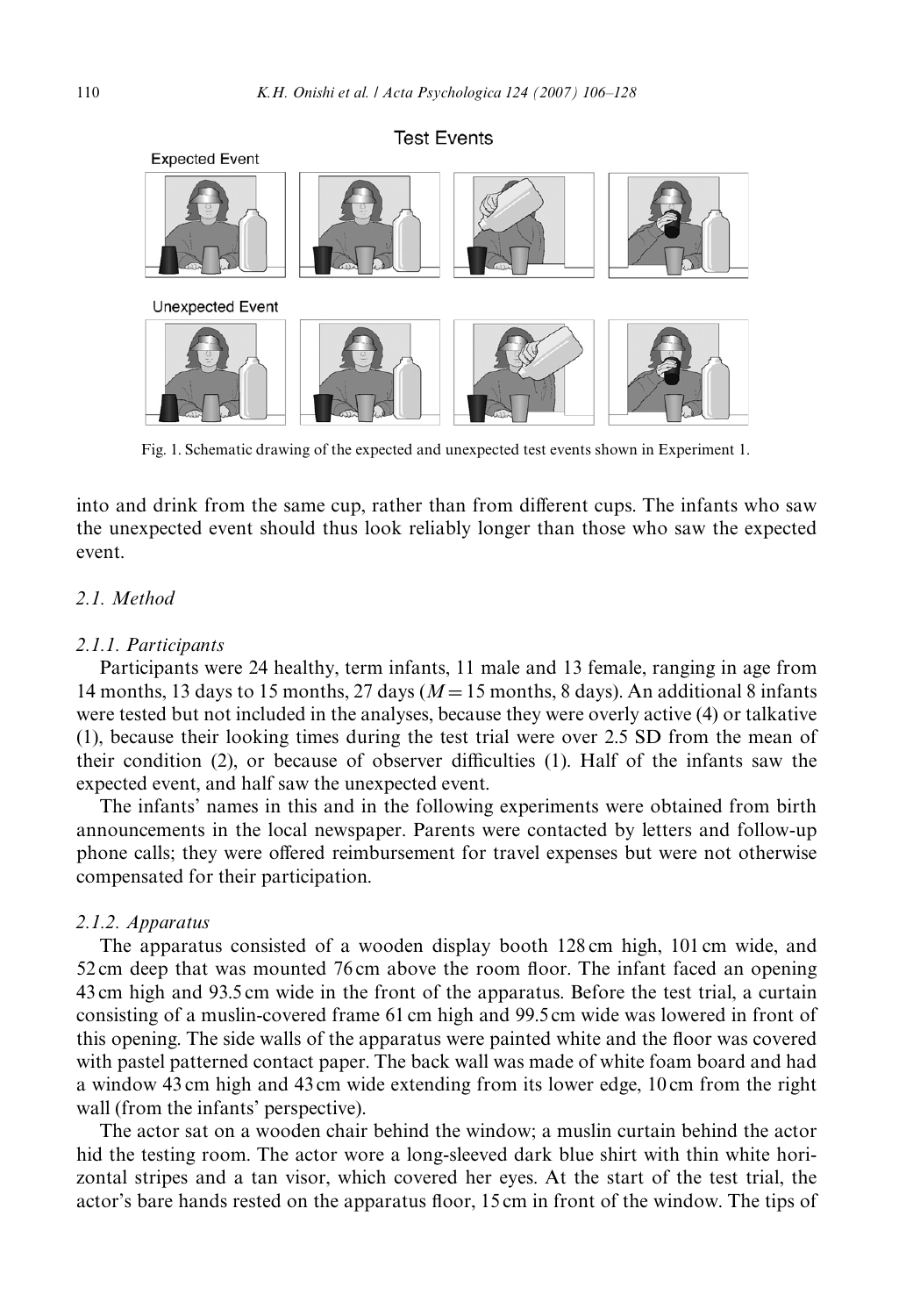her middle fingers lay about 10 cm apart, with the left positioned 19.5 cm from the right edge of the window, and the right 13.5 cm from the left edge of the window.

The stimuli used in the test trial were a jug and two cups. The jug was an empty half-gallon milk jug made of translucent white plastic, with no labels and no lid. Its body was roughly rectangular and was 23 cm high, 9.5 cm wide, and 9.5 cm deep; its opening was 2 cm high and 3.5 cm in diameter. Along one edge, just below the jug's opening, was a hollow handle 9.5 cm tall. At the start of the test trial, the jug was positioned 8 cm to the right and 1 cm in front of the actor's hands, 12 cm from the right wall; its handle was on the right at the back and was not visible to the infants. The two cups, one blue and one red, were made of plastic and were 9.5 cm tall; each cup was 5 cm in diameter at the base and flared out to a 7.5 cm opening at the top. At the start of the test trial, the cups rested upside-down on the apparatus floor, 8.5 cm apart; the blue cup was on the left and the red cup was on the right. The cups were positioned 10 cm in front of the actor's hands, 8.5 cm to the left of the jug.

The testing room was brightly lit, and three additional 20-W fluorescent bulbs in the apparatus provided additional light. Standing at an angle on either side of the apparatus were two frames, each 183 cm high, 69 cm wide, and covered with dark blue cloth; the frames helped isolate the infants from the testing room.

## *2.1.3. Events*

In the following text, the numbers in parentheses indicate the number of seconds taken to perform each action. The events are described from the infant's point of view. To help the actor follow the events' scripts, a metronome beat softly once per second. A camera mounted behind and next to the infant projected an image of the events onto a TV screen in a different part of the testing room; a supervisor monitored the events to confirm that they followed the prescribed scripts.

Infants received a single test trial in which they saw either the expected or the unexpected event. Each test trial consisted of a 14-s pre-trial followed by a main-trial.

*Expected event*. At the start of the pre-trial for the expected event, the infants could see the actor, the jug, and the two upside-down cups. After a pause (1 s), the actor used her right hand to turn the blue cup  $(2s)$  and then the red cup  $(2s)$  right-side up. She then returned her right hand to its starting position on the apparatus floor  $(1 s)$ . Next, the actor used her left hand to grasp the handle of the jug (1 s). She then lifted the jug and upended it at a steep angle over the red cup as though to pour into it  $(1 s)$ ; she then paused  $(2 s)$ , holding the opening of the jug about 5 cm above the cup (the infants could clearly see that no liquid flowed from the jug into the cup). The actor then returned the jug  $(1 s)$  and her left hand (1 s) to their starting positions on the apparatus floor. Finally, the actor grasped the blue cup with her right hand  $(1 \text{ s})$ , brought it to her mouth as though to drink from it  $(1 \text{ s})$ , and then paused. During the main-trial, the actor remained in the same paused position with the blue cup in front of her mouth—until the trial ended (see below).

*Unexpected event*. The unexpected event was identical to the expected event except that, instead of pretending to pour into the blue cup, the actor pretended to pour into the red cup. The actor thus pretended to pour into and to drink from different cups.

# *2.1.4. Procedure*

Each infant sat on a parent's lap centered in front of the apparatus; the infant's head was about 50 cm from the curtain. Parents were instructed to close their eyes and to remain silent and neutral during the test trial.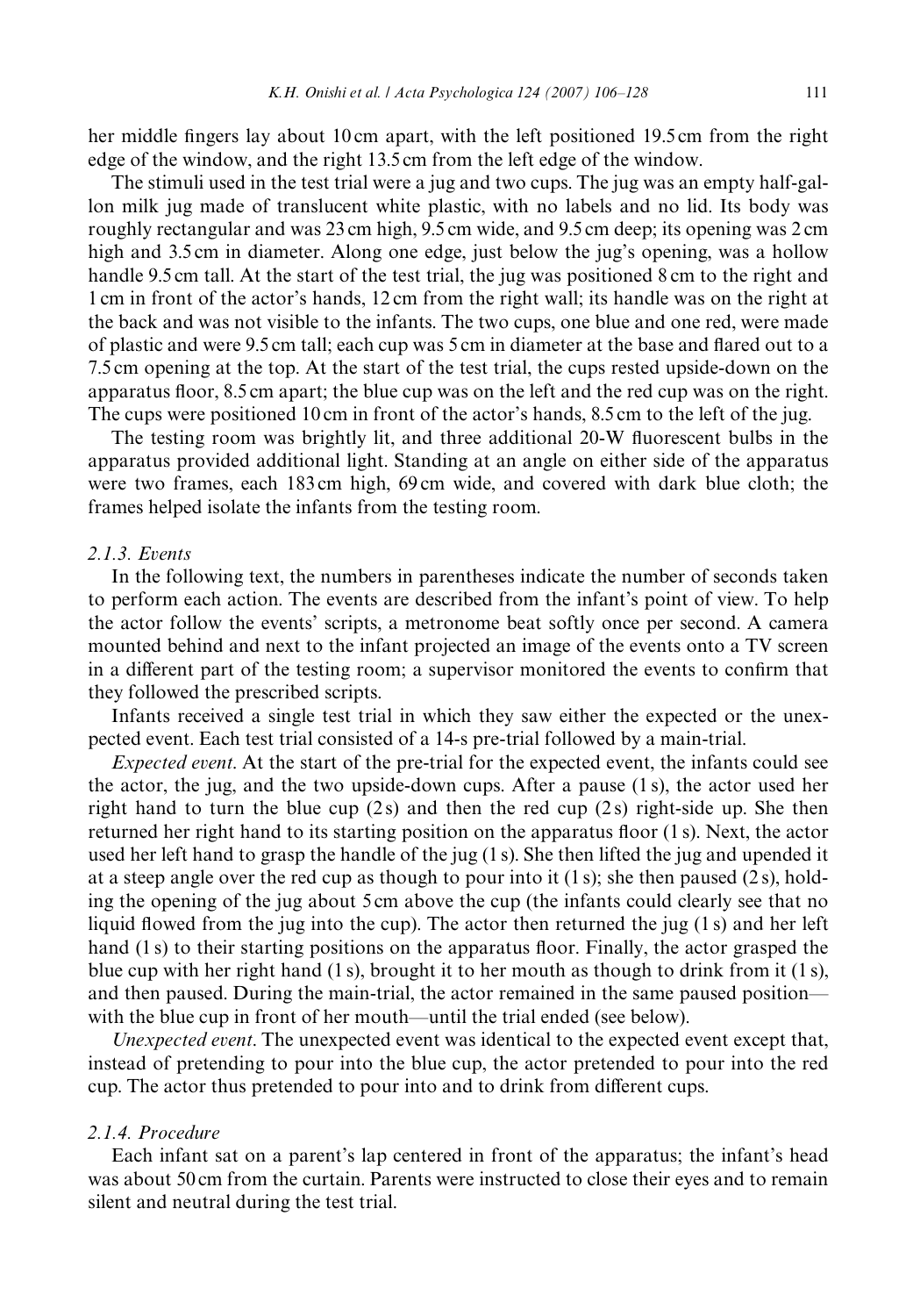Prior to the test trial, the actor knelt next to the parent's chair and interacted with the infant for a few seconds. She first called the infant's attention to her shirt. She then showed the infant the two cups, one at a time, tapping their solid bottoms and putting her hand into their openings, to demonstrate that they were cups.

During the test trial, each infant saw either the expected or the unexpected test event. Looking times during the pre-trial and main-trial portions of the trial were computed separately. The infants' mean looking time during the 14-s pre-trial was 13.9 s (ranging from 12.8 to 14.0 s), indicating that they tended to look continuously during the pre-trial. The main-trial ended when the infant either (1) looked away from the paused scene for two consecutive seconds after having looked for at least two cumulative seconds, or (2) looked for 40 cumulative seconds without looking away for two consecutive seconds.

Each infant's looking behavior was monitored by two hidden observers who watched the infant through peepholes in the cloth-covered frames on either side of the apparatus. Each observer held a button linked to a computer and depressed the button when the infant looked at the event. The computer used the looking times registered by the primary (typically more experienced) observer to determine the end of the trial. To calculate interobserver agreement, the main-trial portion of the test trial was divided into 100-ms intervals, and the computer determined within each interval whether the two observers agreed as to whether the infant was or was not looking at the event. Percent agreement was calculated by dividing the number of intervals in which the observers agreed by the total number of intervals in the trial. Agreement was calculated for all 24 infants in Experiment 1 and averaged 95% per infant.

Preliminary analysis of the data revealed no reliable main effect of sex and no reliable interaction between sex and test event, both  $Fs(1, 20) < 1.03$ ,  $ps > .32$ ; the data were therefore collapsed across sex in subsequent analyses.

## *2.2. Results*

The infants' looking times during the main-trial portion of the test trial (see [Fig. 2\)](#page-7-0) were analyzed by means of a one-way analysis of variance (ANOVA) with test event (expected or unexpected) as a between-subjects factor. The main effect of test event was reliable,  $F(1)$ ,  $22$ ) = 13.18, *p* < .0025, indicating that the infants who saw the unexpected event (*M* = 30.7,  $SD = 9.1$ ) looked reliably longer than those who saw the expected event  $(M = 18.2$ ,  $SD = 7.8$ ).

A non-parametric Wilcoxon rank-sum test confirmed this positive result,  $W_s = 101$ ,  $p < .01$ .

*Age comparisons*. To determine whether the younger as well as the older infants in Experiment 1 showed the same response pattern, the sample was divided into two age groups: there were 12 younger infants, 5 male and 7 female, ranging from 14 months, 13 days to 15 months, 6 days ( $M = 14$  months, 26 days), and 12 older infants, 6 male and 6 female, ranging in age from 15 months, 11 days to 15 months, 27 days ( $M = 15$  months, 20 days). Half of the infants in each age group saw the expected event, and half saw the unexpected event.

The infants' looking times during the main-trial portion of the test trial (see [Fig. 2\)](#page-7-0) were analyzed by means of a  $2 \times 2$  ANOVA with age (younger or older) and test event (expected or unexpected) as between-subjects factors. Neither the main effect of age nor the interaction between age and test event was reliable, both  $F<sub>S</sub>(1, 20) < 1$ . However, the main effect of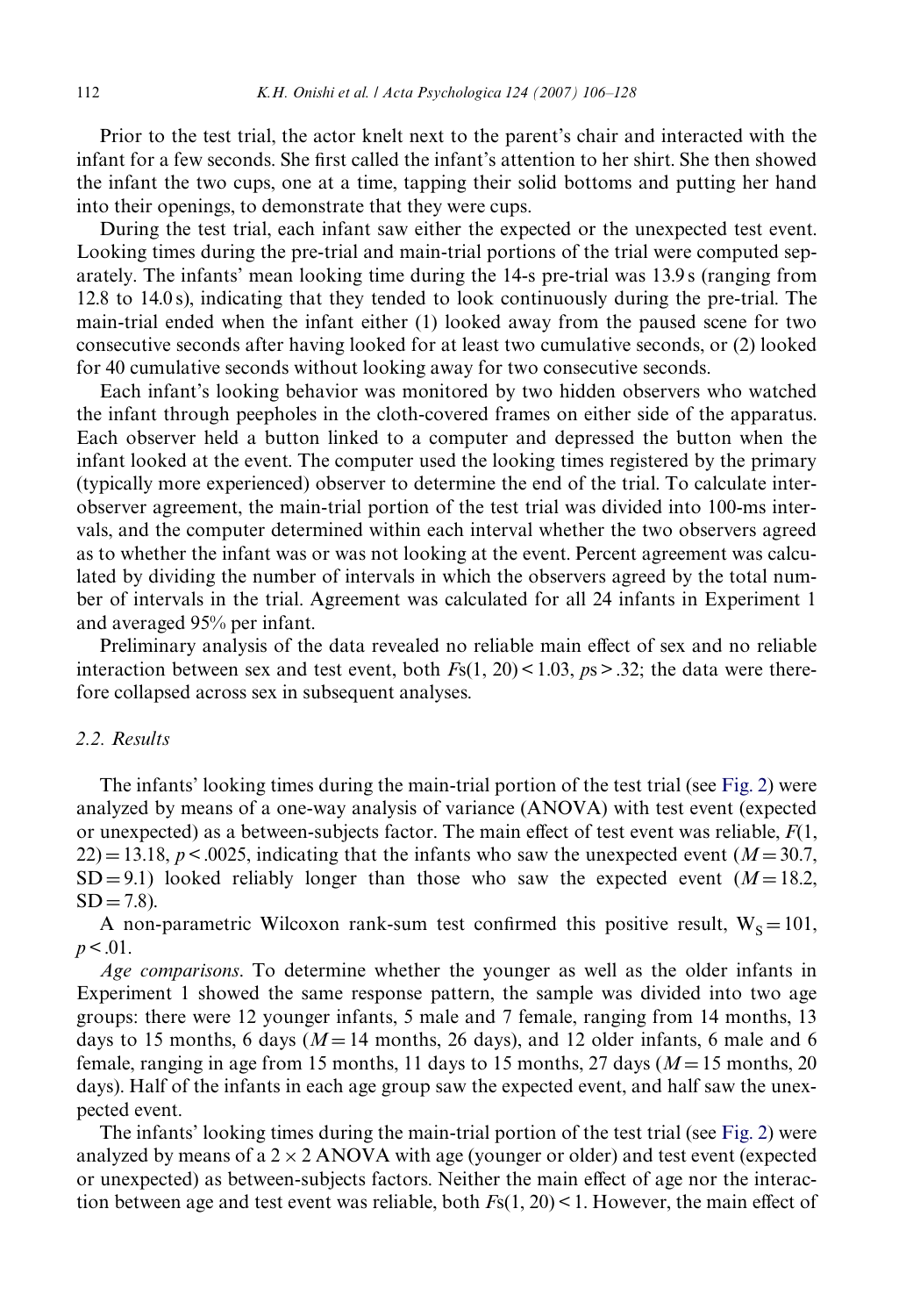

<span id="page-7-0"></span>Fig. 2. Mean looking times of the infants to the unexpected and expected test events in Experiment 1. Error bars represent standard error.

test event was reliable,  $F(1, 20) = 12.00$ ,  $p < .0025$ . Planned comparisons indicated that (1) in the younger group, the infants who saw the unexpected event  $(M=30.8, SD=9.7)$  looked reliably longer than those who saw the expected event  $(M=18.6, SD=7.9)$ ,  $F(1, 20) = 5.68$ ,  $p < .05$ ; and (2) in the older group, the infants who saw the unexpected event ( $M = 30.7$ ,  $SD = 9.4$ ) also looked reliably longer than those who saw the expected event ( $M = 17.8$ ,  $SD = 8.4$ ),  $F(1, 20) = 6.33$ ,  $p < .025$ .

## *2.3. Discussion*

The infants in Experiment 1 who saw the actor pretend to pour into and drink from different cups looked reliably longer than those who saw the actor pretend to pour into and drink from the same cup. Although there was visibly and audibly no liquid present, the infants were able to detect the violation in the unexpected event. These results suggest that infants, from as young as 15 months of age, expect an actor to act consistently within an event sequence, even when her actions were only pretend. Although she was only pretending to pour and drink, she should do so consistently, rather than inconsistently, despite the fact that as there was no actual liquid, there were no real effects and it did not matter from which cup she 'drank'.

The results of Experiment 1 thus suggested that infants as young as 15 months of age can make sense of pretend action sequences and expect them to be consistent. However, an alternative interpretation of the results was that the infants simply detected a deviation from *familiar action scripts*. By 15 months, infants are likely to already know something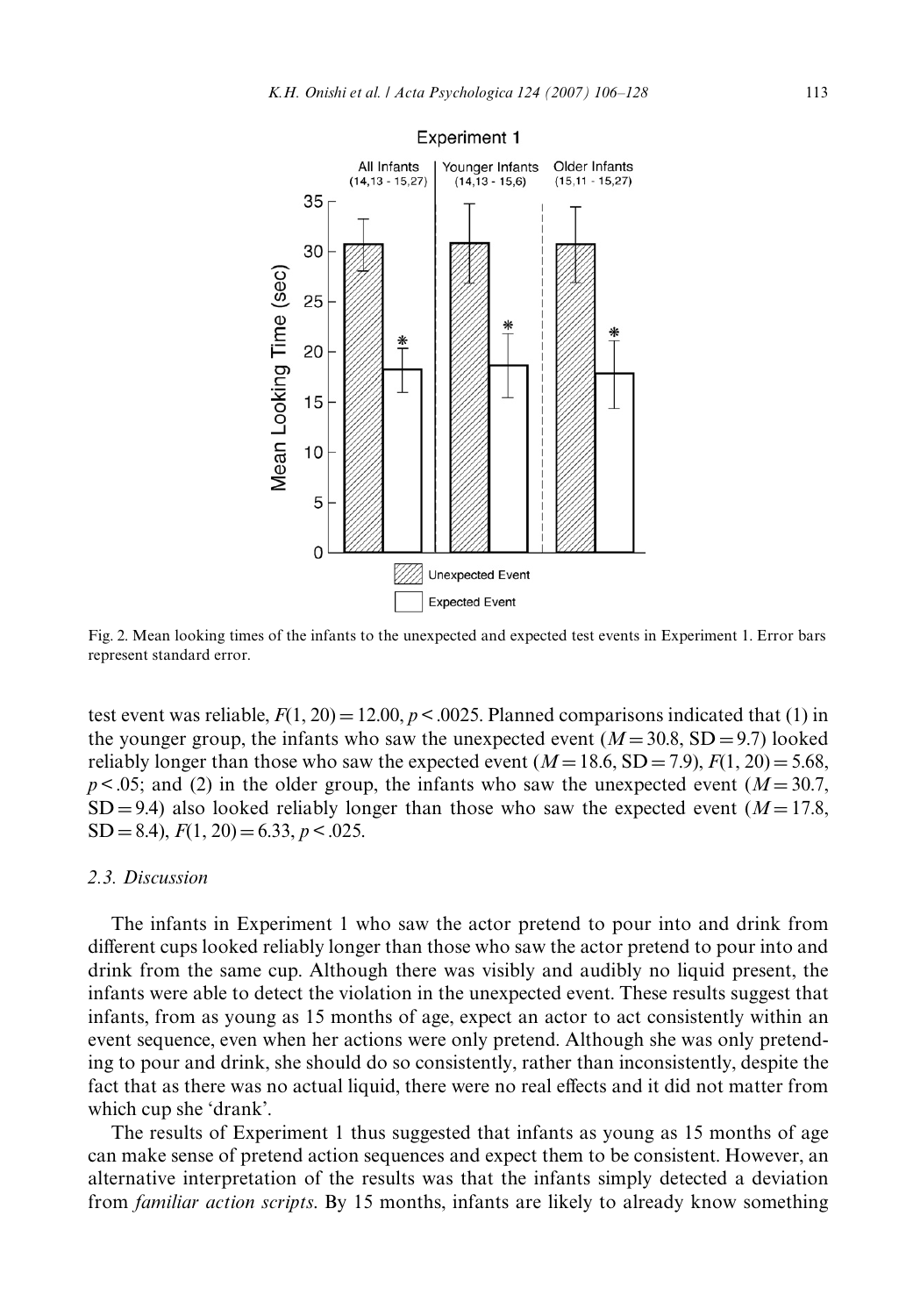about pouring and drinking (e.g., [Reid, Csibra, Belsky, & Johnson, 2007](#page-21-10)). In particular, they may have learned that when an individual holds a container over a cup and pours liquid into it, then a likely subsequent action is for that individual to lift that cup, and not some other cup, to her mouth. Thus, perhaps the infants in Experiment 1 who saw the unexpected event looked reliably longer because an activated pour-to-cup script activated a linked drink-from-cup script—and the actor's behavior deviated from that script.

In Experiment 2 we sought to address this alternative explanation. We reasoned that if the events in Experiment 1 simply activated linked pour-to-cup and drink-from-cup action scripts, then infants should no longer detect violations if the cups were replaced with substitute objects not typically used in the context of pouring and drinking actions. For example, if the actor pretended to pour into one of two shoes, there should be no violation if the actor then pretended to drink from the other shoe. Infants should have stored neither pouring nor drinking scripts for shoes, nor learned to link such scripts, on the assumption that such events, in real or pretend versions, would occur infrequently in most infant environments.

Alternatively, if infants could recognize pretense in other people, then they might be able to detect the violation in consistency even when unsuitable objects were used. If the actor was pretending, then she ought to be able to pretend with cups or shoes or any other objects she cared to use. We thus explored the robustness of infants' understanding of the actor's pretense by showing sequences similar to those in Experiment 1, but with two types of unsuitable objects (see [Fig. 3](#page-9-0)). Specifically, instead of the blue and the red cups, we used blue and red *shoes* (shoe condition) or blue and red *tubes* (tube condition).

## **3. Experiment 2**

The infants in Experiment 2 saw expected and unexpected test events similar to those shown in Experiment 1, except that the cups were replaced with shoes or tubes. Shoes could conceivably hold liquids, but infants were unlikely to ever have seen adults pour into and drink from shoes. Tubes could not hold liquids, and so infants could never have seen adults pour into and drink from tubes. Infants were thus unlikely to have had experiences that would result in the formation of linked pour and drink scripts involving either shoes or tubes.

## *3.1. Method*

#### *3.1.1. Participants*

Participants were 24 healthy, term infants, 12 male and 12 female, ranging in age from 14 months, 16 days to 15 months, 29 days  $(M=15 \text{ months}, 9 \text{ days})$ . An additional 3 infants were tested but not included in analyses, because they were overly active (2) or drowsy (1). Half of the infants were assigned to the shoe condition ( $M=15$  months, 10 days), and half to the tube condition ( $M=15$  months, 9 days). Within each condition, half of the infants saw the expected event, and half saw the unexpected event.

#### *3.1.2. Apparatus*

The apparatus and stimuli used in Experiment 2 were the same as in Experiment 1, except that the cups were replaced with shoes or tubes. The shoes were girl slip-on shoes for toddlers, with the straps removed. Each shoe was about 5 cm high (at its highest point),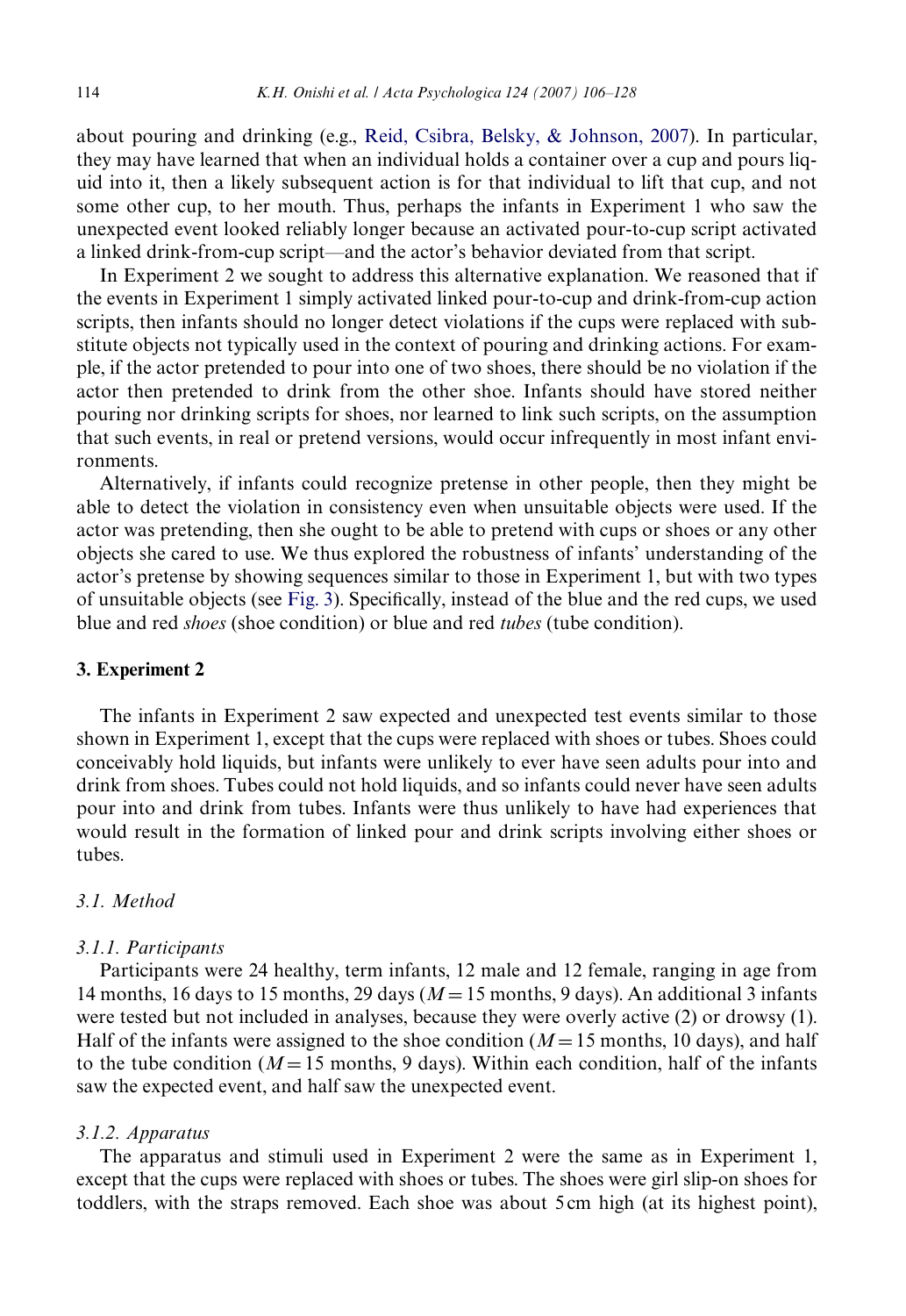**Test Events Shoe Condition** 



**Unexpected Event** 



**Tube Condition** 



**Unexpected Event** 



Fig. 3. Schematic drawing of the expected and unexpected test events shown in the shoe and tube conditions of Experiment 2.

<span id="page-9-0"></span>15 cm long, and 6.5 cm wide. The sole of each shoe was ivory colored, and its upper (which was originally white) was painted with poster paint; one shoe was painted blue and one red. At the start of the test trial, the shoes lay on their sides 1 cm apart, with their tops facing the infant and with their toes pointing to the right. The shoes were positioned 11.5 cm in front of the actor's hands, 3.5 cm to the left of the jug. Each tube was a cylindrical cardboard tube, 9 cm tall and 6.5 cm in diameter, with walls 2 mm thick. One tube was covered inside and out with blue contact paper, and one with red contact paper. At the start of the test trial, the tubes stood 9.5 cm apart, 10 cm in front of the actor's hands and 9 cm to the left of the jug.

# *3.1.3. Events*

The infants received a single test trial in which they saw an expected or an unexpected event similar to those shown in Experiment 1, with the following exceptions. In the shoe condition, shoes were used instead of cups; at the start of the pre-trial, the shoes lay on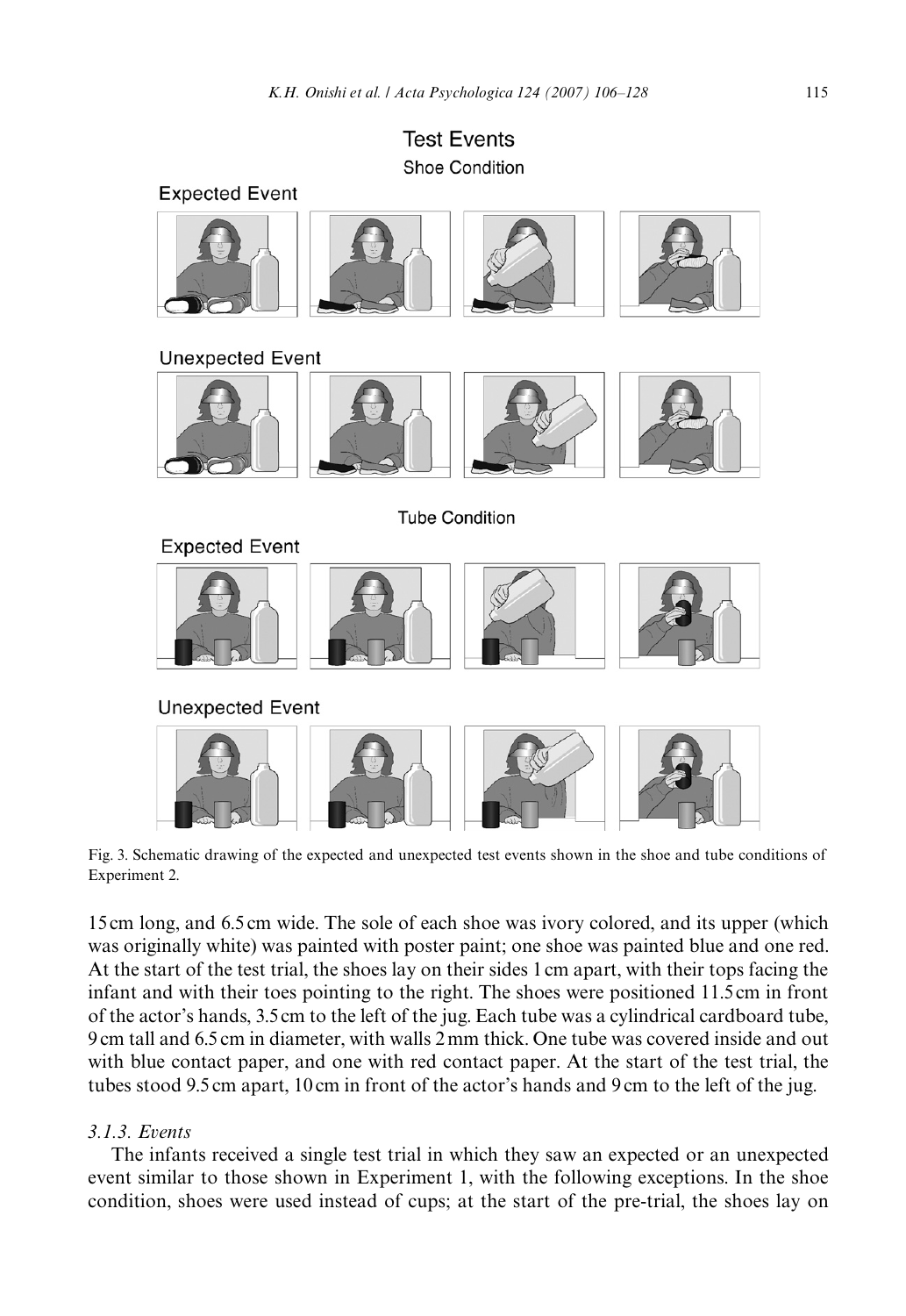their sides (instead of upside-down, to make them more recognizable), and the actor turned them upright from that position. In the tube condition, tubes were used instead of cups; at the start of the pre-trial, the actor turned the tubes over, even though they looked identical in either position, to keep her actions similar across conditions.

## *3.1.4. Procedure*

The procedure used in the shoe and tube conditions was similar to that of Experiment 1. Prior to the test trial, the actor again knelt next to the parent's chair, showed the infant her shirt, and then introduced the two objects to be used in the trial. In the shoe condition, the actor showed the infant each shoe one at a time, tapping on its sole and slipping her hand inside its open top. In the tube condition, the actor showed each tube one at a time, putting her hand in both open ends to demonstrate that it was indeed a tube.

During the test trial, the infants saw either the expected or the unexpected test event appropriate for their object condition (shoe or cup condition). The infants' mean looking time during the 14-s pre-trial at the start of the trial was 13.9 s (ranging from 13.7 to 14.0 s in the shoe condition, and from 13.4 to 14.0 s in the tube condition); the infants thus tended to be highly attentive during the pre-trial. Interobserver agreement was calculated for all 24 infants in Experiment 2 and averaged 96% per infant.

Preliminary analysis of the data revealed no reliable main effect of sex and no reliable interaction between sex and test event, both *F*s(1, 20) < 1.12, *p*s > .30; the data were therefore collapsed across sex in subsequent analyses.

## *3.2. Results*

The infants' looking times during the main-trial portion of the test trial (see [Fig. 4\)](#page-11-0) were analyzed by means of a  $2 \times 2$  ANOVA with object condition (shoe or tube) and test event (expected or unexpected) as between-subjects factors. Neither the main effect of object condition nor the interaction between object condition and test event was reliable, both *F*s(1,  $20$  < 1. The main effect of test event was also not reliable,  $F(1, 20)$  < 1, suggesting that the infants who saw the unexpected  $(M=17.9, SD=10.8)$  and the expected  $(M=22.6,$  $SD = 12.2$ ) events tended to look equally overall. Planned comparisons indicated that the same pattern held in each object condition: (1) in the shoe condition, the infants who saw the unexpected ( $M = 20.8$ , SD = 13.8) and the expected ( $M = 22.7$ , SD = 10.2) events looked about equally,  $F(1, 20) < 1$ ; and (2) in the tube condition, the infants who saw the unexpected  $(M=15.1, SD=6.6)$  and the expected  $(M=22.5, SD=15.0)$  events also looked about equally,  $F(1, 20) < 1.18$ ,  $p > .29$ .

Non-parametric Wilcoxon rank-sum tests confirmed the negative results of the shoe  $(W<sub>S</sub> = 37, p > .20)$  and tube  $(W<sub>S</sub> = 36, p > .20)$  conditions.

*Comparison to Experiment 1*. In an additional analysis, the looking times of the infants in Experiments 1 and 2 were compared by means of a  $2 \times 2$  ANOVA with Experiment (1 or 2) and test event (expected or unexpected) as between-subjects factors (in this analysis, the data from the shoe and tube conditions in Experiment 2 were collapsed). The only reliable effect was the interaction between Experiment and test event,  $F(1, 44) = 8.68$ ,  $p < 0.01$ . Planned comparisons confirmed that, whereas in Experiment 1 the infants who saw the unexpected event looked reliably longer than those who saw the expected event, *F*(1,  $44$ ) = 9.24,  $p < .005$ , in Experiment 2 the infants tended to look equally at the two events,  $F(1, 44) = 1.26, p > 0.26.$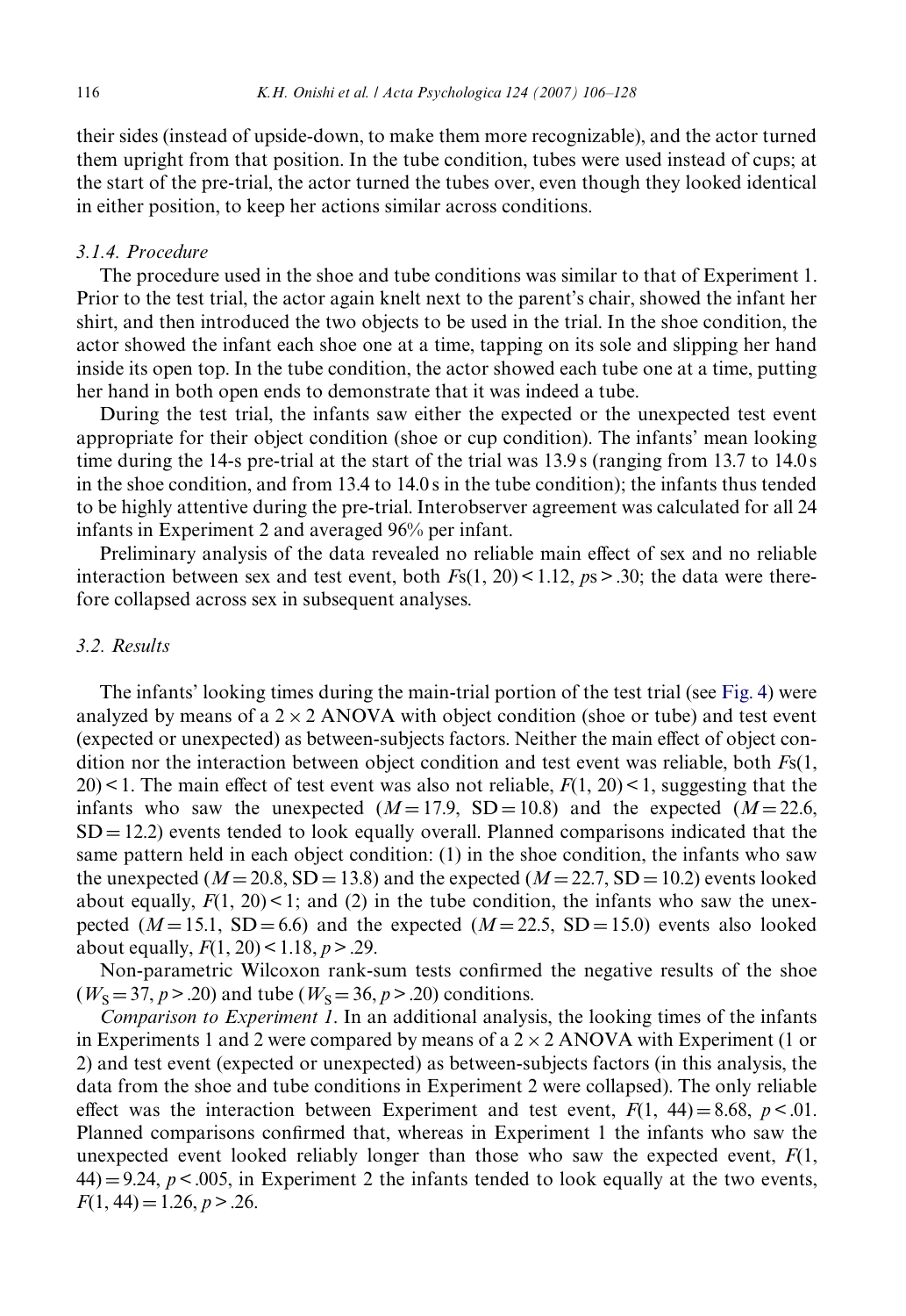

<span id="page-11-0"></span>Fig. 4. Mean looking times of the infants to the unexpected and expected test events for the two object conditions in Experiment 2. Error bars represent standard error.

### *3.3. Discussion*

In Experiment 1, the infants detected a violation when the actor pretended to pour into and to drink from different cups; in Experiment 2, in contrast, the infants failed to detect a violation when the actor pretended to pour into and to drink from different shoes or tubes.

The negative results of Experiment 2 allowed us to rule out one alternative interpretation of the positive results of Experiment 1, namely, that the infants who saw the unexpected event looked reliably longer than those who saw the expected event simply because of *perceptual highlighting*. In the unexpected event, the actor first pretended to pour into the red cup, drawing the infants' attention to that cup; next, the actor pretended to drink from the blue cup, causing the infants to shift the focus of their attention from the red to the blue cup, and thus perhaps resulting in longer looking times. In the expected event, in contrast, the actor pretended to pour into and to drink from the blue cup, so that the infants did not have to change the focus of their attention—it simply remained on the blue cup, leading to shorter looking times. According to this perceptualhighlighting hypothesis, the infants in the shoe and tube conditions of Experiment 2 who saw the unexpected event should also have looked reliably longer than those who saw the expected event, because they again had to shift the focus of their attention from the red to the blue shoe, or from the red to the blue tube. The fact that the infants in each condition tended to look equally at the unexpected and expected events thus casts doubt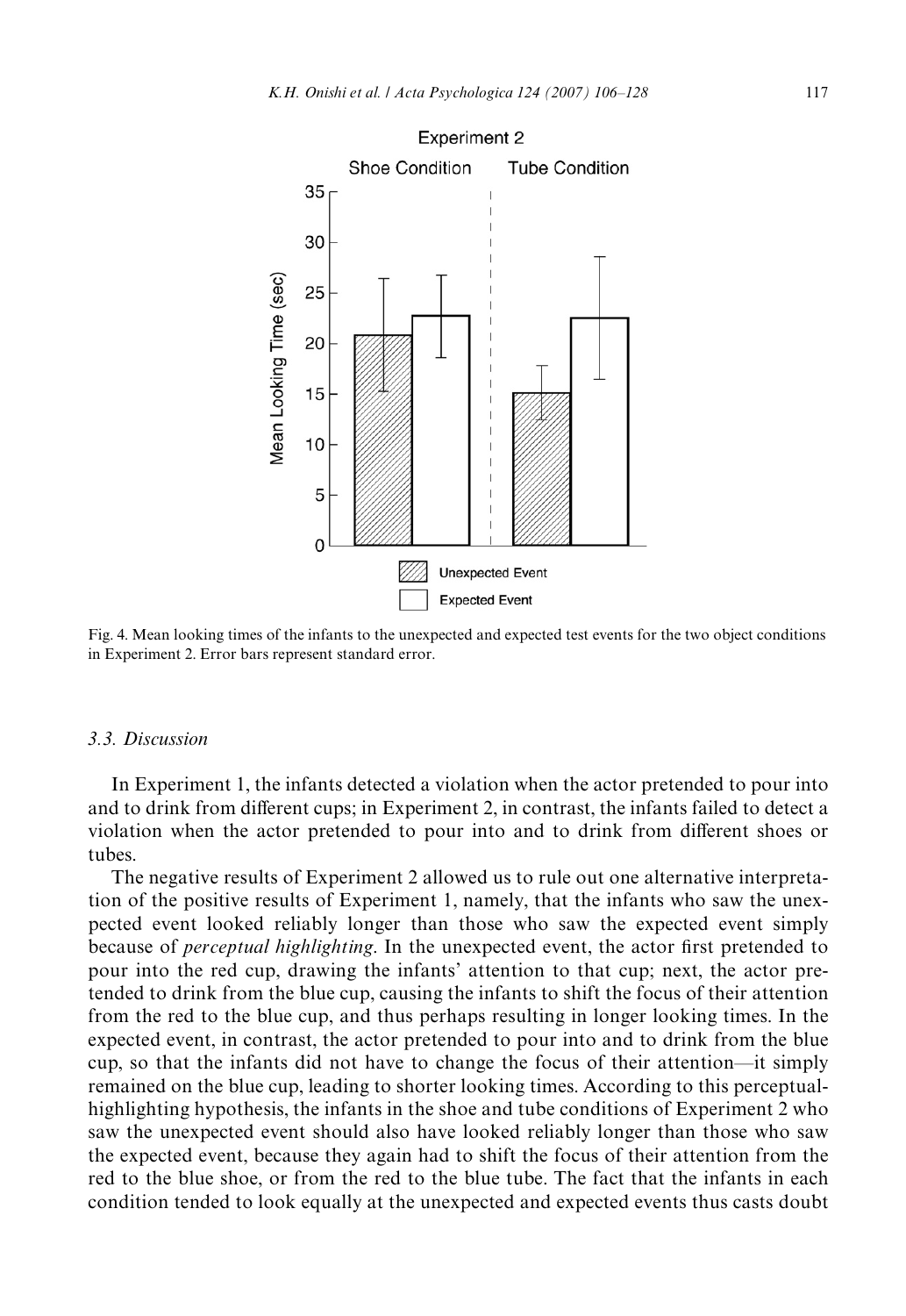on the notion that the positive results of Experiment 1 were simply due to perceptual highlighting.

How, then, should we explain the discrepant results of Experiments 1 and 2? One possible explanation, raised earlier, was that the infants in Experiment 1 simply evaluated the events they were shown in terms of *familiar action scripts*. From repeatedly observing adults pour and drink liquids in everyday life, the infants could have learned that when someone pours liquid into a cup, a likely subsequent action is to drink from that cup and not some other cup. Thus, the infants in Experiment 1 could have responded to the unexpected event with increased attention simply because an activated pour-to-cup script triggered a linked drink-from-cup script, and the actor's behavior deviated from that script. In Experiment 2, in contrast, the infants had no analogous basis for evaluating the test events, because they had never observed adults pour into and drink from shoes or tubes and hence lacked relevant action scripts.

However, there was another possible explanation for the discrepant results of Experiments 1 and 2. It could be that, whereas the infants in Experiment 1 succeeded in detecting the violation in the consistency of the pretend event sequence they were shown, the infants in Experiment 2 failed to do so because the processing demands of the task overwhelmed their *limited information-processing resources* (for related processing-load argument with older children see [Eenshuistra, Ridderinkhof, Weidema, & van der Molen, 2007\)](#page-20-9). A commonly reported developmental sequence in pretend play (e.g., [Bretherton, O'Connell,](#page-20-10) [Shore, & Bates, 1984; Fein, 1975\)](#page-20-10) is for infants to begin by pretending with more realistic objects (e.g., having a tea party with toy cups and a toy teapot), and only later expanding to pretend with less-realistic substitute objects (e.g., using blocks as stand-ins for the cups and the teapot). It is possible that such a sequence occurs because realistic objects make fewer processing demands on infants, and that with age and practice infants gradually become better able to meet those demands. Thus, the infants in the shoe and tube conditions of Experiment 2 might have failed to detect the violation they were shown, not because they lacked relevant action scripts, but because they were confused or distracted by the novel sight of the actor pretending to drink from a shoe or a tube. As a result, they were unable to focus on the event as a whole and could not judge whether it unfolded in a consistent or an inconsistent manner.

The preceding analysis predicted that, by providing minimal familiarization with the actor pretending to drink from a shoe or a tube, we might help infants overcome their confusion and hence detect the violation shown in each condition. Experiment 3 was designed to test this possibility.

#### **4. Experiment 3**

Experiment 3 was identical to Experiment 2, with one exception: prior to the test trial, the infants received a single familiarization trial in which they saw the actor grasp a green shoe (shoe condition) or a green tube (tube condition) and bring it to her mouth, as though to drink from it (see [Fig. 5](#page-13-0)). The jug was absent in this trial, and no pouring occurred; the red and blue shoes or tubes were also absent. The trial was intended solely to acquaint the infants with the sight of the actor pretending to drink from a shoe or tube.

We reasoned that if the infants in the shoe and tube conditions of Experiment 2 failed to detect the violation in the unexpected event because they lacked relevant action scripts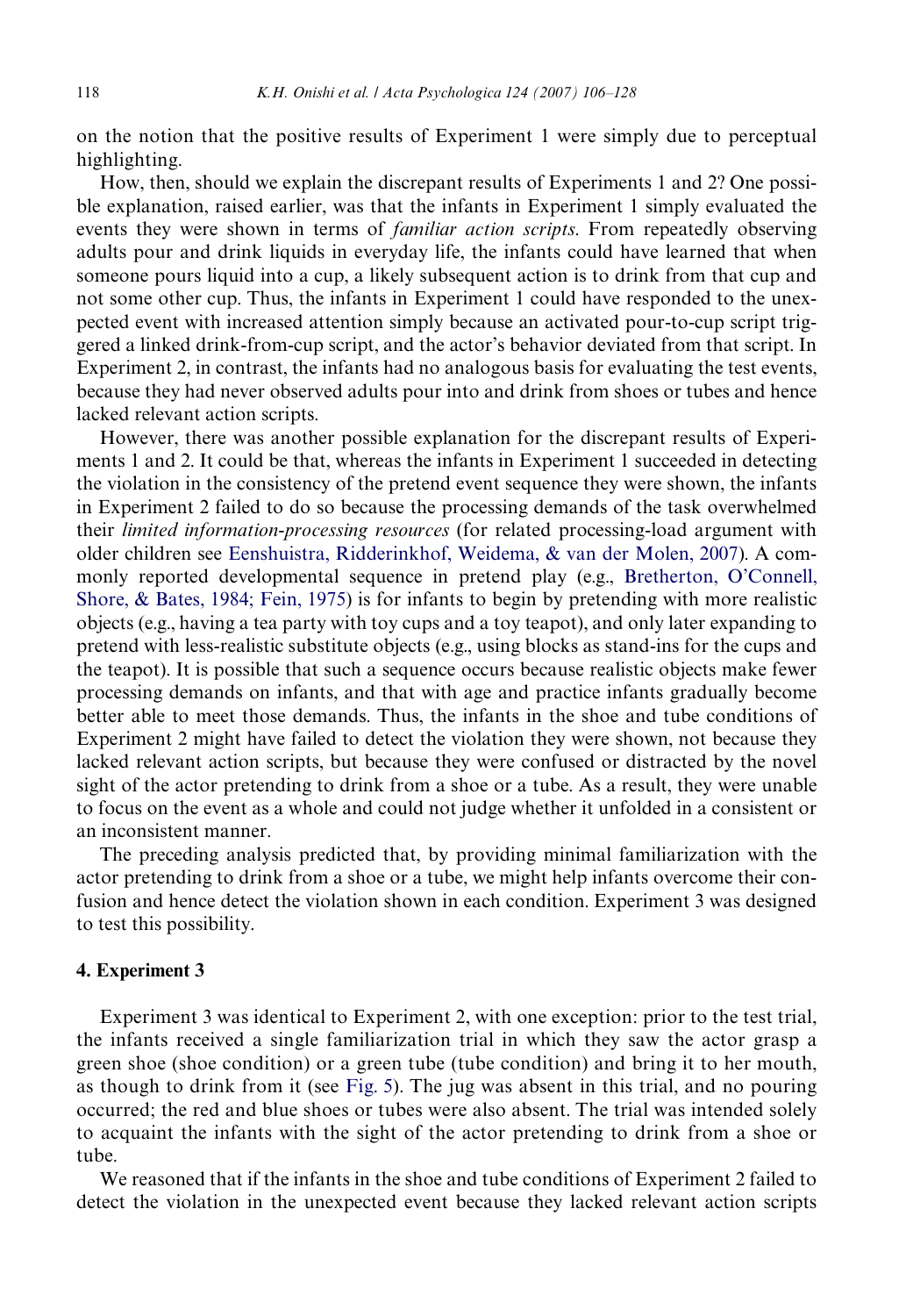



Fig. 5. Schematic drawing of the familiarization event shown in the shoe and tube conditions of Experiment 3.

<span id="page-13-0"></span>(e.g., pour-to-shoe linked to drink-from-shoe scripts), then seeing the actor pretend to drink from a shoe or tube in a single trial could not be sufficient to establish such scripts. As a result, the infants in Experiment 3 should respond like those in Experiment 2, and look about equally at the unexpected and expected events.

On the other hand, if the infants in the shoe and tube conditions of Experiment 2 failed to detect the violation in the unexpected event because (1) they had never seen a person drink (or pretend to drink) from shoes or tubes before and hence (2) they were distracted by the novelty or incongruity of this behavior, then the infants in Experiment 3, who were given a brief preview of the behavior, might be able to overcome their distraction and to focus on the consistency or inconsistency of the event. Thus, in each condition, the infants who saw the unexpected event should look reliably longer than those who saw the expected event, as in Experiment 1.

## *4.1. Method*

#### *4.1.1. Participants*

Participants were 24 healthy, term infants, 12 male and 12 female, ranging in age from 14 months, 24 days to 16 months, 0 day  $(M = 15$  months, 11 days). An additional 9 infants were tested but not included in the analyses, because they looked for the maximum amount of time allowed (60 s) during the familiarization trial thus showing a failure to disengage (3), because their looking times during the test trial were over 2.5 SD from the mean of their condition (3), because of observer difficulties  $(1)$ , or because they were distracted  $(1)$ or talkative (1). As in Experiment 2, half of the infants were assigned to the shoe condition  $(M=15$  months, 8 days), and half to the tube condition  $(M=15$  months, 13 days). Within each condition, half of the infants saw the expected event, and half saw the unexpected event.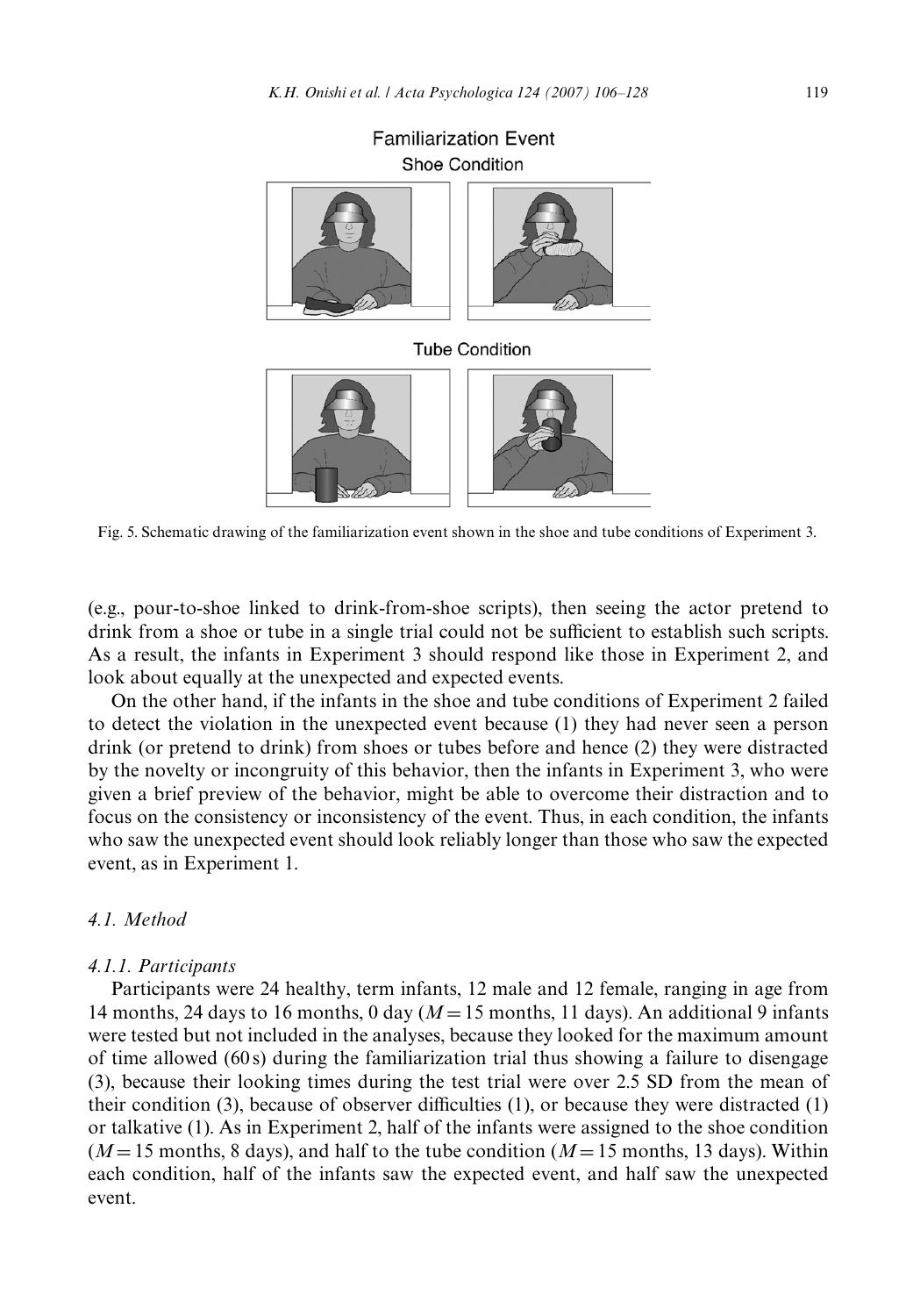#### *4.1.2. Apparatus*

The apparatus and stimuli used in Experiment 3 were similar to those in Experiment 2, except that the familiarization trial involved a green shoe or a green tube; these were identical to the shoes and tubes used in Experiment 2, except for color. At the start of the familiarization trial, the green shoe rested right-side up on the apparatus floor, toe to the right; it stood 10 cm in front of the actor's hands, with its center positioned 40.5 cm from the right wall of the apparatus. The green shoe thus occupied the midway position between those occupied by the blue and red shoes in the test trial. Similarly, the green tube stood 10 cm in front of the actor's hands, with its center positioned 41.75 cm from the right wall of the apparatus; the green tube thus occupied the midway position between those occupied by the blue and red tubes in the test trial.

# *4.1.3. Events*

The events shown in Experiment 3 were identical to those in Experiment 2, with one exception. Prior to the test trial, the infants received a single familiarization trial involving either a green shoe (shoe condition) or a green tube (tube condition). The familiarization trial consisted of a 3-s pre-trial followed by a main-trial. At the start of the pre-trial in the shoe condition, the actor sat at the window in the back wall of the apparatus, with her bare hands on the floor. After a pause  $(1 s)$ , the actor used her right hand to grasp the shoe  $(1 s)$ . She then lifted it to her mouth, as though to drink from it (1 s), and paused. During the main-trial, the actor remained in the same paused position, with the green shoe at her mouth, until the trial ended. In the tube condition, the green shoe was replaced with the green tube.

#### *4.1.4. Procedure*

The procedure used in Experiment 3 was similar to that in Experiment 2, with the following exceptions. Prior to the session, the actor knelt next to the parent's chair, showed the infant her shirt, and then introduced the object to be used in the familiarization trial in addition to the two objects to be used in the test trial.

Next, the infants received one familiarization trial in which they saw the event appropriate for their object condition (shoe or tube). The infants' mean looking time during the 3-s pre-trial at the start of the familiarization trial was 2.9 s (ranging from 2.5 to 3.0 s in the shoe condition, and from 2.2 to 3.0 s in the tube condition), indicating that the infants tended to watch during the entire pre-trial. The main-trial portion of the familiarization trial ended when the infants either (1) looked away from the paused scene for two consecutive seconds after having looked for at least two cumulative seconds or (2) looked for 60 cumulative seconds without looking away for two consecutive seconds.

Next, the infants saw either the expected or the unexpected test event appropriate for their object condition (shoe or tube condition). The infants' mean looking time during the 14-s pre-trial at the start of the test trial was 14.0 s (ranging from 14.0 to 14.0 s in the shoe condition and from 13.6 to 14.0 s in the tube condition), indicating that the infants were highly attentive during the pre-trial.

Interobserver agreement during the familiarization and test trials was calculated for 23 of the 24 infants in Experiment 3 (only one observer was present for one infant) and averaged 96% per trial per infant.

Preliminary analysis of the test data revealed no reliable main effect of sex and no reliable interaction between sex and test event, both  $F<sub>S</sub>(1, 20) < 1$ ; the data were therefore collapsed across sex in subsequent analyses.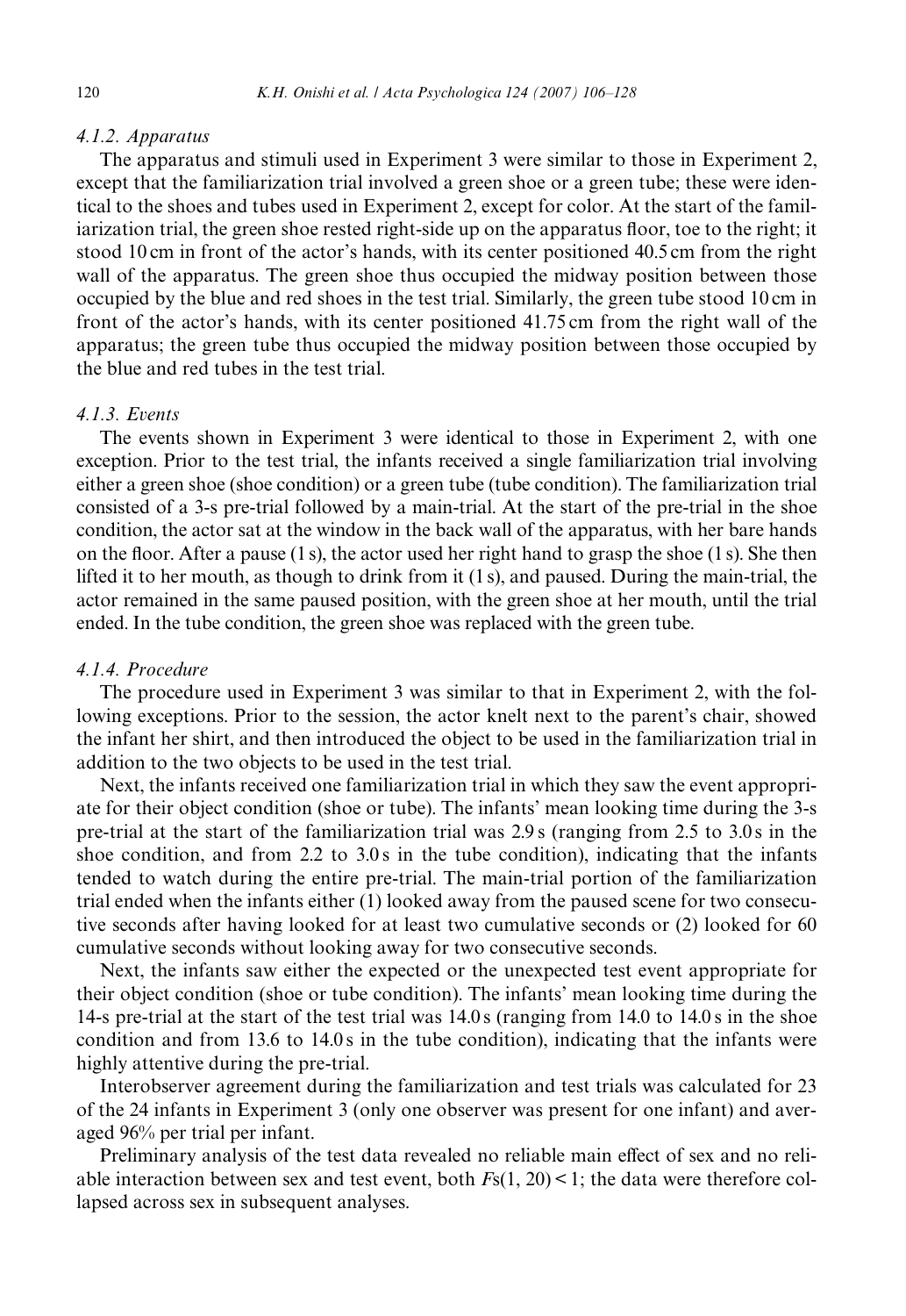

<span id="page-15-0"></span>Fig. 6. Mean looking times of the infants in the two object conditions and the two event conditions of Experiment 3 during the familiarization trial (top) and test trial (bottom).

# *4.2. Results*

*Familiarization trial*. The infants' looking times during the main-trial portion of the familiarization trial (see [Fig. 6](#page-15-0)) were analyzed by means of a  $2 \times 2$  ANOVA with object condition (shoe or tube) and test event condition (expected or unexpected) as between-subjects factors. The main effect of object condition was marginally reliable,  $F(1, 20) = 3.56$ ,  $p < .08$ , suggesting that the infants in the shoe condition ( $M = 27.3$ , SD = 12.4) tended to look longer overall than those in the tube condition  $(M=18.8, SD=8.2)$ . No other effect was reliable, both  $F_5(1, 20)$  < 1. The infants thus appeared to find the sight of the actor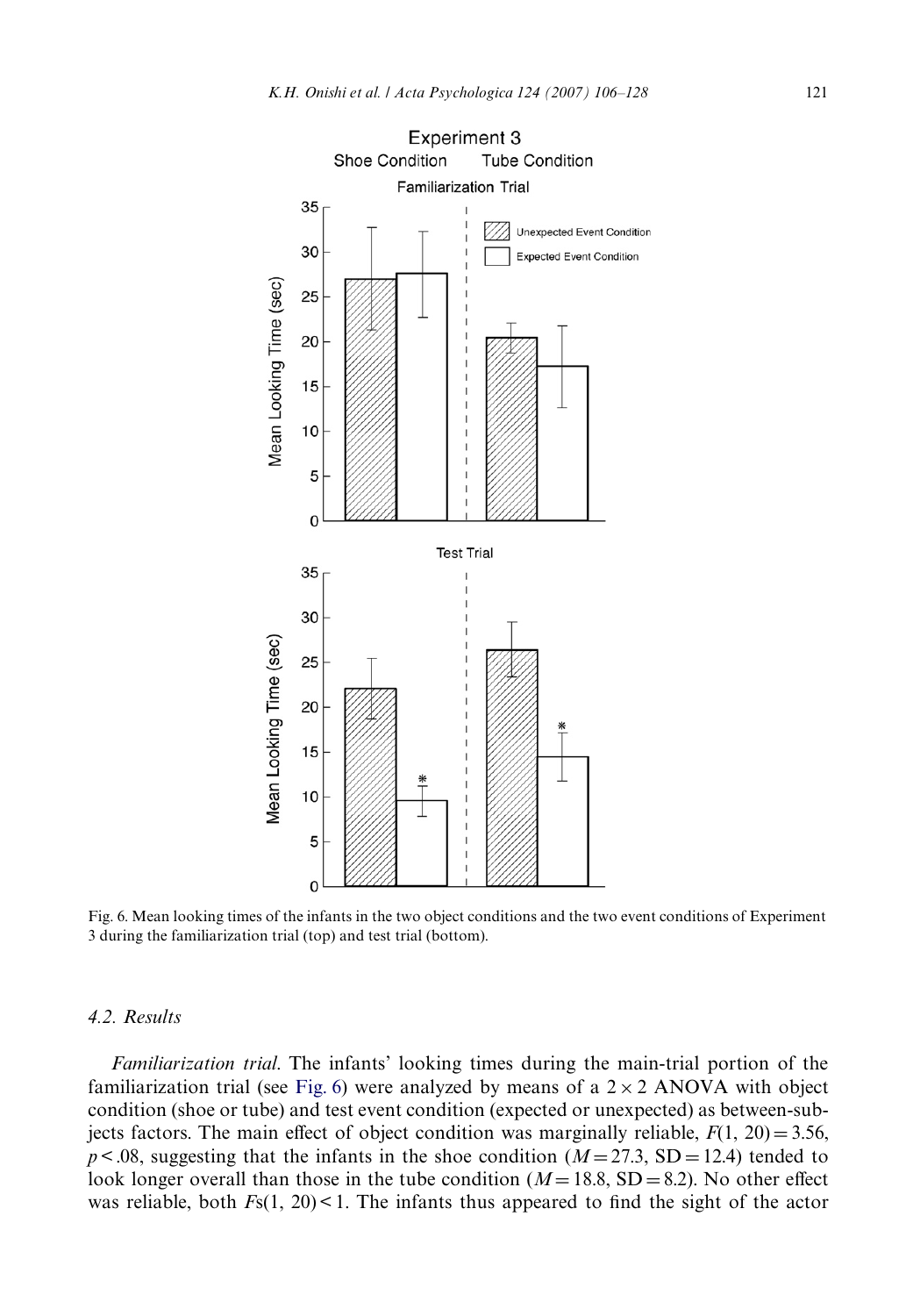pretending to drink from the green shoe somewhat more novel or interesting than the sight of the actor pretending to drink from the green tube.

*Test trial*. The infants' looking times during the main-trial portion of the test trial (see [Fig. 6](#page-15-0)) were analyzed in the same manner as the familiarization trial. Neither the main effect of object condition,  $F(1, 20) = 2.70$ ,  $p > 0.11$ , nor the object condition  $\times$  test event interaction,  $F(1, 20) < 1$ , was reliable. However, the main effect of test event was reliable,  $F(1, 20)$  $20$ ) = 19.10, *p* < .0005, indicating that the infants who saw the unexpected event (*M* = 24.2,  $SD = 8.0$ ) looked reliably longer overall than those who saw the expected event ( $M = 11.9$ )  $SD = 5.7$ ). Planned comparisons revealed that the same pattern held in each object condition: (1) in the shoe condition, the infants who saw the unexpected event  $(M=22.0,$  $SD = 8.4$ ) looked reliably longer than those who saw the expected event  $(M = 9.5$ ,  $SD = 4.1$ ,  $F(1, 20) = 10.08$ ,  $p < .005$ ; and (2) in the tube condition, the infants who saw the unexpected  $(M=26.3, SD=7.7)$  again looked reliably longer than those who saw the expected event  $(M = 14.4, SD = 6.4)$ ,  $F(1, 20) = 9.04$ ,  $p < 0.01$ .

Non-parametric Wilcoxon rank-sum tests confirmed the positive results of the shoe  $(W<sub>S</sub> = 23, p < .01)$  and tube  $(W<sub>S</sub> = 24, p < .025)$  conditions.

The test data in Experiment 3 were also subjected to an analysis of covariance (ANCOVA), using as a covariate the infants' looking time during the familiarization trial. The results of the ANCOVA replicated those of the ANOVA: the only reliable effect was the main effect of test event,  $F(1, 16) = 7.31$ ,  $p < .025$ ; and planned comparisons confirmed that the infants who saw the unexpected event looked reliably longer than those who saw the expected event in both the shoe condition,  $F(1, 16) = 10.72$ ,  $p < .005$ , and the tube condition,  $F(1, 16) = 9.62, p < .01$ .

*Comparison to Experiment 2.* In a final analysis, the looking times of the infants in Experiments 2 and 3 were compared by means of a  $2 \times 2 \times 2$  ANOVA with Experiment (2) or 3), object condition (shoe or tube), and test event (expected or unexpected) as betweensubjects factors. Recall that the only difference between the two experiments was that the infants in Experiment 3 received a familiarization trial prior to the test trial. The only reliable effect was the interaction between Experiment and test event,  $F(1, 40) = 9.07$ ,  $p < .005$ . Planned comparisons confirmed that, whereas in Experiment 2 the infants who saw the unexpected and expected events tended to look equally,  $F(1, 40) = 1.38$ ,  $p > .24$ , in Experiment 3 the infants who saw the unexpected event looked reliably longer than those who saw the expected event,  $F(1, 40) = 9.52$ ,  $p < .005$ . Additional planned interaction comparisons revealed that this interaction pattern was marginally reliable when the data from the shoe conditions in Experiments 2 and 3 were examined separately,  $F(1, 40) = 3.30$ ,  $p < .08$ , and was reliable for the tube conditions,  $F(1, 40) = 5.97$ ,  $p < .025$ .

#### *4.3. Discussion*

The infants in Experiment 3 detected the violation in the consistency of the pretend event sequences they were shown, suggesting that they were able to make sense of the actor's pretend actions even when substitute objects were used.

The results from Experiment 3 are consistent with our hypothesis that the infants in Experiment 2 failed to detect the violation in the unexpected event they were shown because they were distracted by the novelty or incongruity of seeing the actor 'drink' from a shoe or tube. After seeing the actor pretend to drink from a shoe or tube in the familiarization trial, the infants in Experiment 3 were able to follow and process the entire event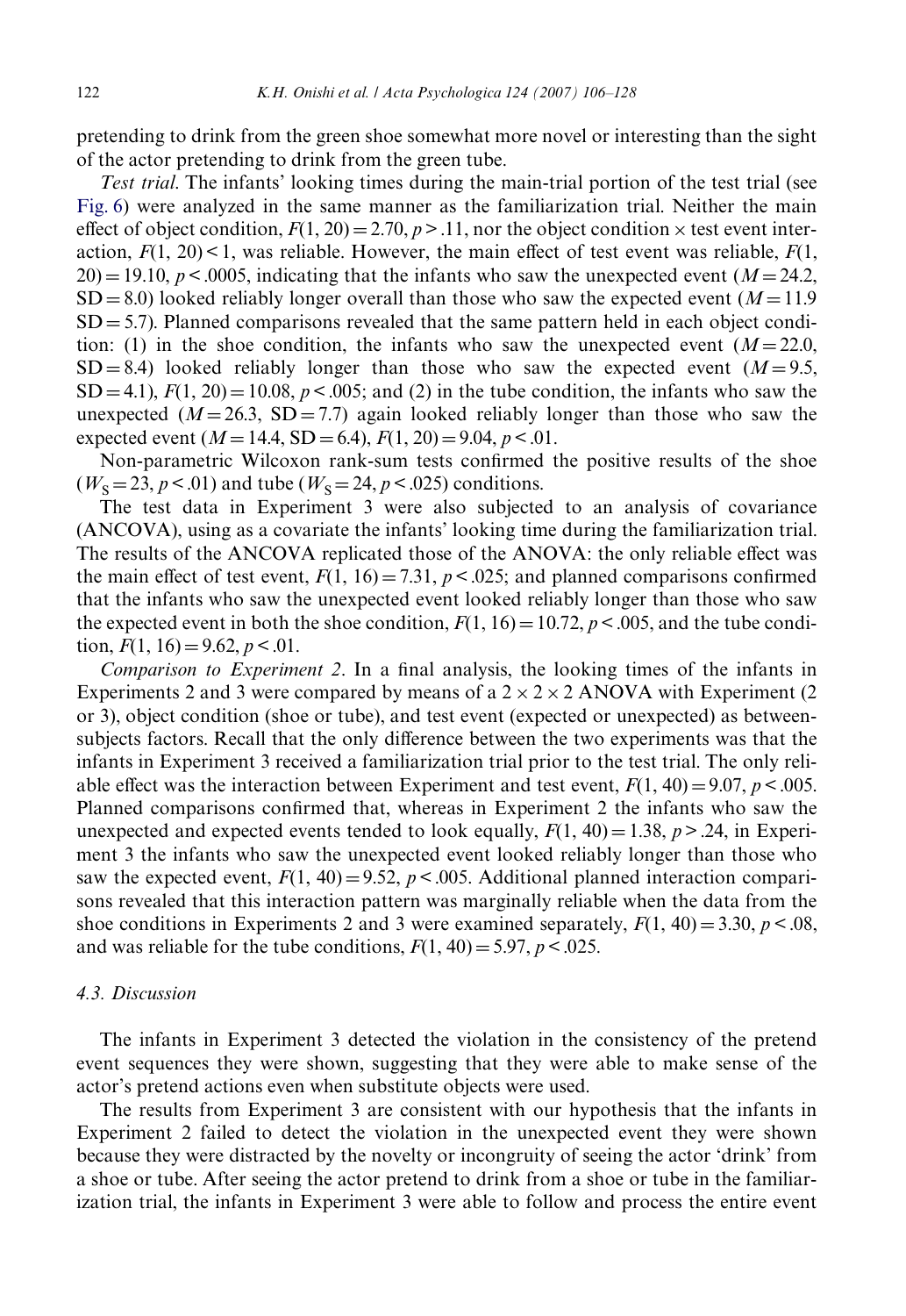sequence shown in the test trial: they now looked reliably longer when the actor pretended to pour into and to drink from different objects, than when she pretended to pour into and to drink from the same object.

The results of Experiment 3 are also inconsistent with the notion that the infants in Experiment 1 responded to the unexpected event with increased attention simply because it deviated from familiar action scripts. The infants in the shoe and tube conditions of Experiment 3 also responded to the unexpected event with increased attention, and the single familiarization trial they received is unlikely to have resulted in the formation of appropriate scripts (e.g., pour-to-shoe and drink-from-shoe scripts). Not only are such scripts assumed to require repeated experiences (e.g., [Schank & Abelson, 1977\)](#page-21-11), but we did not familiarize the infants with a pouring action, so they could not have formed a pour-toobject script, nor could they have linked it to a drink-from-object script.

Finally, the results of Experiment 3 suggest that infants are able to detect a violation in the consistency of a pretend sequence even when it involves substitute objects very different from those usually associated with the sequence. The shoes were physically appropriate as substitute objects in that they could hold liquid, but they were contextually inappropriate in that shoes are rarely used for drinking purposes (apart perhaps from champagne now and then). The tubes were both physically and contextually inappropriate, since tubes cannot hold liquid and hence are never used for drinking activities. The fact that the infants in the present research were able to detect violations in the consistency of pretend pour-anddrink sequences involving cups, shoes, or tubes suggests that their ability to comprehend pretend sequences was quite robust. Once the infants had minimal opportunity to observe that the actor was willing to 'drink' from shoes or tubes—no such opportunity was needed with cups, as the infants were already familiar with their use in the context of drinking activities—they were able to monitor the pretend sequences as they unfolded and to detect inconsistencies when they occurred. If the actor chose to 'drink' from shoes or tubes, then she should 'drink' from the one she had just 'poured' into, and not from another, empty one.

#### **5. General discussion**

In Experiment 1, 15-month-old infants readily detected a violation in a highly familiar event sequence when common objects were used, looking longer when an actor pretended to pour into one cup and then inconsistently pretended to drink from another cup, than when she pretended to pour into and to drink from the same cup. This finding suggests that at an age before infants are commonly engaging in pretend play, they have some expectations about how others should engage in pretense. In Experiment 2, infants failed to detect violations in the same event sequences when substitute objects were used, suggesting that perhaps infants did not understand the pretend sequences of Experiment 1, but merely had specific scripted expectations tied to sequences of actions involving jugs and cups. However, in Experiment 3, infants detected violations in the test events from Experiment 2 after they had been familiarized with the actor performing pretend drinking actions on a similar object. This pattern of results demonstrated that the infants were able to detect the violation in the sequences involving the substitute objects, but needed a little more time or exposure to do so.

The particular pretend sequences we used were closely comparable to those in the 'simple' pretend tasks of [Bosco et al. \(2006\)](#page-20-3) that required infants to produce a play action or to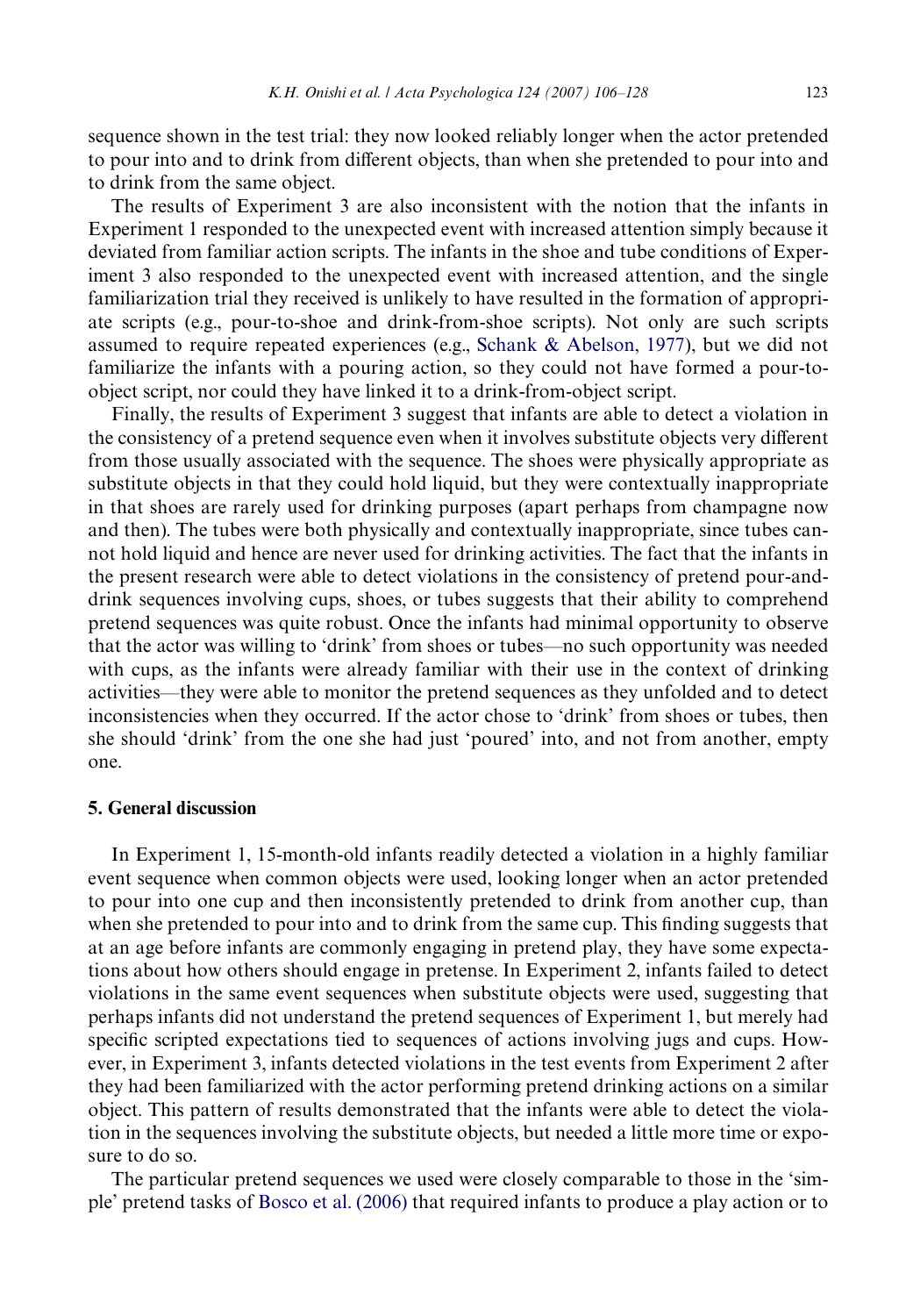point in response to a question. In that study, 16-month-olds also passed pretend pouringand-drinking scenarios. The present results are consistent with these previous results but extend them to younger infants using a looking-time measure. The present results indicate that violation-of-expectation tasks can be a useful addition to traditional measures of pretend-play ability. Traditional measures require the child to enter into and share pretense with another person, often the experimenter, by producing a playful response or by answering a question, or to produce play actions in solitary pretense. Such measures require the child to produce a voluntary response or produce play; they often require some language ability at the same time. Looking-time measures do not require infants to produce a play action and are usually entirely non-verbal. Such measures may be especially useful with special populations such as children with autism or with language delays. Bosco et al. found that 16-month-olds failed on more complex pretense, such as a task in which an imaginary filling-emptying-bowls sequence was followed by a pretend feeding of a hungry dog from either of two bowls, only one of which should contain imaginary food. With normally developing infants, it will be interesting to see if infants of this age can pass such a scenario in a violation-of-expectation task.

By 15 months, infants can follow a pretend sequence. They expect a pretend pouring event to be followed by a pretend drinking event from the same cup, shoe, or tube. Experiment 2 ruled out perceptual highlighting as an explanation for these results. Experiment 3 ruled out simple knowledge of scripts, because infants are unlikely to have a script for pouring or drinking with shoes or tubes, let alone a script for pouring into and drinking from the same shoe or tube. The infants were able to reason about pretend sequences involving these substitute objects, but found them harder. However, a single trial to acquaint, or perhaps to prime, the infants with the idea of pretend drinking from a shoe or tube was all that was required in order to establish a subsequent expectation that the actor should 'drink' from the same shoe or tube that she had 'poured something into' earlier. Our results therefore extend the existing literature on goal detection in infancy. Previous findings have shown that by the second year of life, infants detect a wide range of agents' intentions in action or goals (e.g., [Elsner, 2007; Gergely et al., 2002; Song & Baillargeon,](#page-20-11)  $2007$ ; see also [Bíró & Leslie, in press](#page-20-0), for a recent review). The present findings indicate that by 15 months of age, infants can also form expectations regarding actors' intentions towards objects or properties that do not actually exist.

Might the present results be explained simply by saying that, as [Woodward \(1998\)](#page-22-0) showed, even young infants expect an actor who intentionally interacts with one of two objects to later act again on this rather than the other object? The difference in the present case, of course, is that the actor did not actually interact with or act upon either of the objects during the test event. During the pre-trials, the actor acted only upon the jug, merely holding it above one or the other of the objects without further consequence. Infants in the Woodward paradigm require there to be a known cause-effect relation between the act and the target object; without a known effect, infants will not interpret the act as directed toward that object ([Bíró & Leslie, in press; Király et al., 2003; Woodward,](#page-20-0) [1999\)](#page-20-0). In our pretend sequences the actor's actions had no effects on the test object; at least, no *actual* effects. However, the results do suggest that the infants interpreted these actions *as if* they did have effects; this, we suggest, is because they interpreted the sequences as pretend scenarios. Future research should examine more closely the specificity of the infants' interpretations of pretense: for example, are their expectations as specific in looking-time studies as they were with the production measures used by [Bosco et al. \(2006\)](#page-20-3)?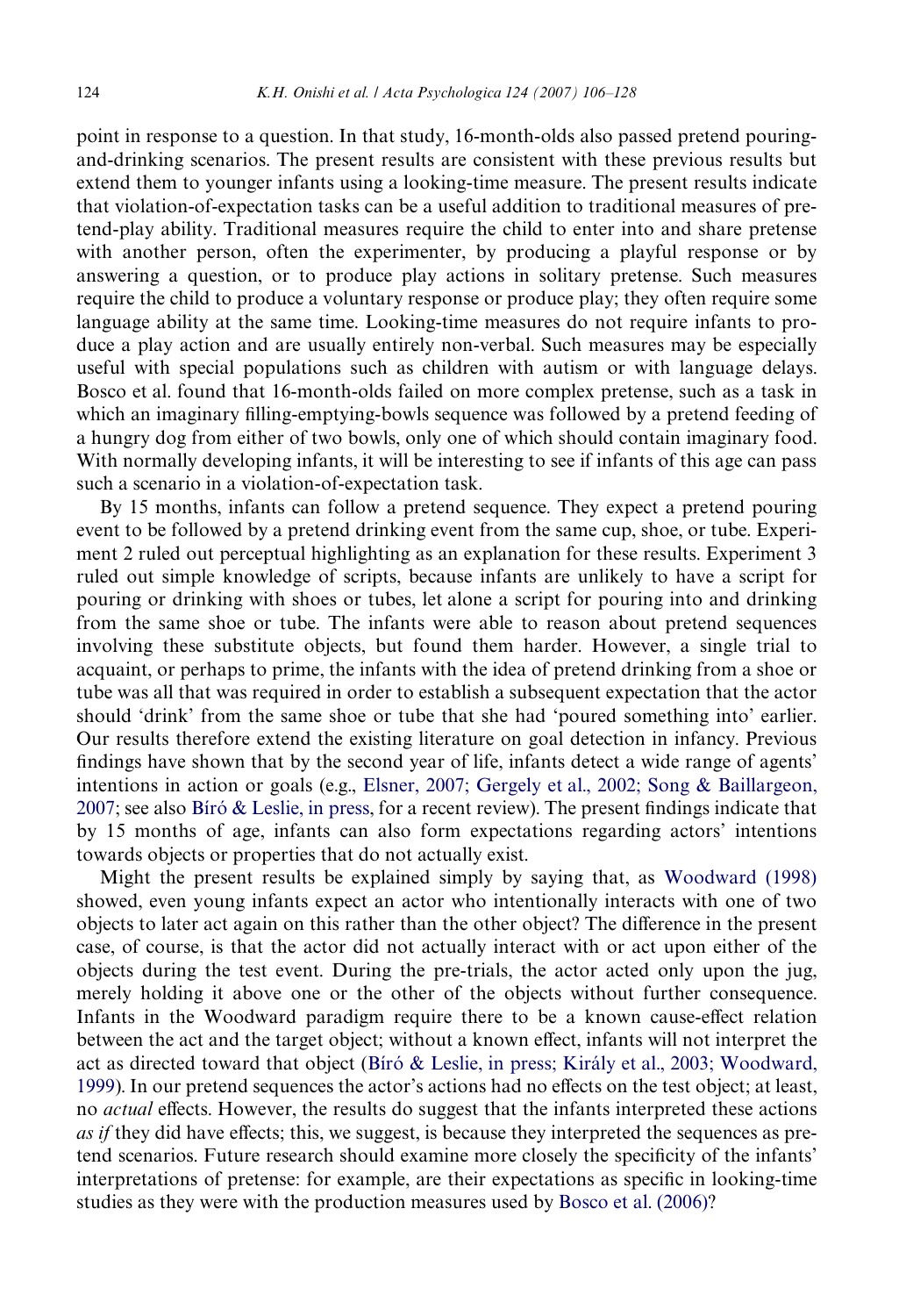The ability to interpret agents' behavior in relation to intentional states that have a counterfactual or imaginary content has been held to be a hallmark of mentalistic understanding (e.g., [Leslie, 1987, 1994b\)](#page-21-2). In this regard, the present results comport with recent findings by Onishi and Baillargeon  $(2005)$  that 15-month-olds expect an actor to behave according to the actor's belief about the state of the world, even when the actor's belief is false. [Perner and Ru](#page-21-7)ff[man \(2005\);](#page-21-7) also [Ru](#page-21-9)ff[man and Perner, 2005](#page-21-9) suggested that the results of Onishi and Baillargeon sprang from a simple innate rule infants may have, rather than from any mentalistic notion. The proposed rule, that an actor should behave toward an object in the last location in which the actor saw the object, will not account for the present results. The 'object' toward which our actor acted was imaginary and was therefore never seen.

As adults, when we slip into a world of pretense or fiction, though we expect to encounter novel events and imaginary objects and people, we also expect an entire episode to have internal consistency. For example, if we read about the regicidal Macbeth ascending the Scottish throne in one scene, we do not expect Macbeth to be working in a bank in California in the next. Likewise, if Amanda pretends to be ill so as not to go to school, she should not be found running around outside playing basketball. In the present research, we demonstrated that 15-month-old infants have at least an elementary understanding that even pretend event sequences should be internally consistent.

Such expectations of consistency do not necessarily require sophisticated understanding but may simply follow from the basic processing mechanisms of pretense. For example, according to the model presented by [Leslie \(1987, 1994a\),](#page-21-2) pretense begins by stipulating a state of affairs, for example, 'there is water in this jug'. This stipulated state of affairs is only imaginary (because the jug is empty), but developing this stipulation into a sequence or game can proceed by mentally applying real-world knowledge. For example, in the real world, if you turn a jug of water upside down, then the water will come out and pour in a downward direction. In a reasoning process, real-world knowledge as in the previous ifthen rule can be applied to the stipulated (pretend) situation 'there is water in this jug'. Thus, as long as the inferred consequent is also marked as a pretend situation 'the water pours into the cup', no confusion or representational abuse will arise.

Of course, it is possible to pretend, for example, that water poured out of a jug goes in an upward direction. But because this outcome departs from real-world knowledge, it will have to be stipulated rather than inferred. The upshot is that unless some imaginary situation is either stipulated or inferred from something that has been stipulated, the pretense will retain real-world assumptions. Put another way, real-world assumptions are maintained unless otherwise specified. This mode of operation is just economy of effort, a kind of 'representational inertia': the pretend world will be represented as minimally different from the (assumed) real world. One interpretation, then, of our finding that 15-month-olds expect pretend event sequences to be internally consistent is simply that this is the most economical representation to compute—the representation with the greatest 'inertia'. However, it constitutes an extension of the primary physical reasoning that is the achievement of infants in the first year. It is the birth of counterfactual reasoning.

Finally, according to some accounts, the social aspects of interactions are of central importance for learning about intentionality [\(Rochat, 2007](#page-21-12)) and about pretend play [\(Les](#page-21-2)[lie, 1987](#page-21-2)). In the real world, pretend play is very often shared between partners as a type of intentional communication ([Leslie & Happé, 1989](#page-21-13)). It is possible to think of the present experiments in this light where the infant spontaneously assumes the actor is trying to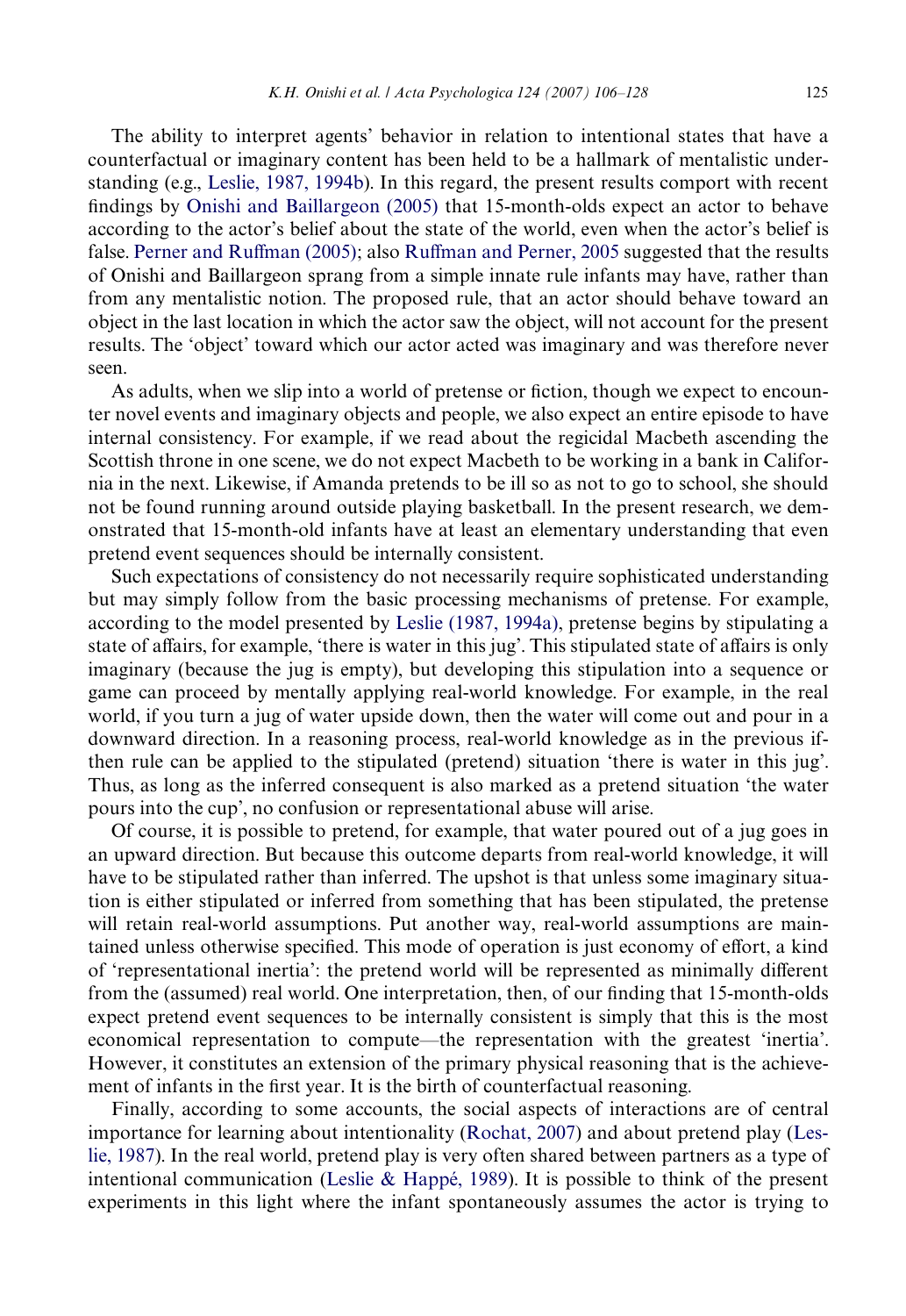communicate with her about a pretense in which she then shares. Such speculations could be addressed in future research.

The research reported here will need to be extended to many other kinds of pretend scenarios. Until then, our findings and conclusions must remain somewhat tentative. However, the extension of the violation-of-expectation method to the study of pretense and other issues long central to 'theory of mind' development (e.g., [Onishi & Baillargeon, 2005](#page-21-6)) holds out great promise of opening up new routes to understanding the structure of infant social intelligence.

## **Acknowledgements**

This research was supported by a grant from NICHD to Renée Baillargeon (HD-21104) and from Fonds québécois de la recherche sur la société et la culture (FQRSC) and the Natural Sciences and Engineering Research Council of Canada (NSERC) to Kristine H. Onishi. We thank the staff of the University of Illinois Infant Cognition Laboratory for their help with the data collection, and the parents and infants who participated in the research.

## **References**

- <span id="page-20-4"></span>Baillargeon, R. (2004). Infants' reasoning about hidden objects: evidence for event-general and event-specific expectations. *Developmental Science, 7*, 391–424.
- <span id="page-20-7"></span>Baron-Cohen, S., Leslie, A. M., & Frith, U. (1985). Does the autistic child have a "theory of mind"? *Cognition, 21*, 37–46.
- <span id="page-20-2"></span>Bates, E., Benigni, L., Bretherton, I., Camaioni, L., & Volterra, V. (1979). *The emergence of symbols: Cognition and communication in infancy*. New York: Academic Press.
- <span id="page-20-0"></span>Bíró, S., & Leslie, A. M. (in press). Infants' perception of goal-directed actions: development through cue-based bootstrapping. Developmental Science.
- <span id="page-20-3"></span>Bosco, F. M., Friedman, O., & Leslie, A. M. (2006). Recognition of pretend and real actions in play by 1- and 2 year-olds: early success and why they fail. *Cognitive Development, 21*, 3–10.
- <span id="page-20-10"></span>Bretherton, I., O'Connell, B., Shore, C., & Bates, E. (1984). The effect of contextual variation on symbolic play: development from 20 to 28 months. In I. Bretherton (Ed.), *Symbolic play and the development of social understanding* (pp. 271–298). New York: Academic Press.
- Csibra, G., Bíró, S., Koós, O., & Gergely, G. (2003). One-year-old infants use teleological representations of actions productively. *Cognitive Science, 27*, 111–133.
- <span id="page-20-6"></span>Csibra, G., & Gergely, G. (1998). The teleological origins of mentalistic action explanations: a developmental hypothesis. *Developmental Science, 1*, 255–259.
- <span id="page-20-1"></span>Csibra, G., & Gergely, G. (2007). 'Obsessed with goals': Functions and mechanisms of teleological interpretation of actions in humans. *Acta Psychologica, 124*(1), 60–78.
- Csibra, G., Gergely, G., Bíró, S., Koós, O., & Brockbank, M. (1999). Goal attribution without agency cues: the perception of 'pure reason' in infancy. *Cognition, 72*, 237–267.
- <span id="page-20-9"></span>Eenshuistra, R. M., Ridderinkhof, K. R., Weidema, M. A., & van der Molen, M. W. (2007). Developmental changes in oculomotor control and working-memory efficiency. Acta Psychologica, 124(1), 139–158.
- <span id="page-20-11"></span>Elsner, B. (2007). Infants' imitation of goal-directed actions: The role of movements and action effects. *Acta Psychologica, 124*(1), 44–59.
- <span id="page-20-8"></span>Fein, G. G. (1975). A transformational analysis of pretending. *Developmental Psychology, 11*, 291–296.
- Fenson, L., & Ramsay, D. S. (1980). Decentration and integration of the child's play in the second year. *Child Development, 51*, 171–178.
- <span id="page-20-5"></span>Fenson, L., & Ramsay, D. S. (1981). Effects of modeling action sequences on the play of 12-, 15-, and 19-monthold children. *Child Development, 52*, 1028–1036.
- Gergely, G., Bekkering, H., & Király, I. (2002). Rational imitation in preverbal infants. *Nature, 415*, 755.
- Gergely, G., Nádasdy, Z., Csibra, G., & Bíró, S. (1995). Taking the intentional stance at 12 months of age. *Cognition, 56*, 165–193.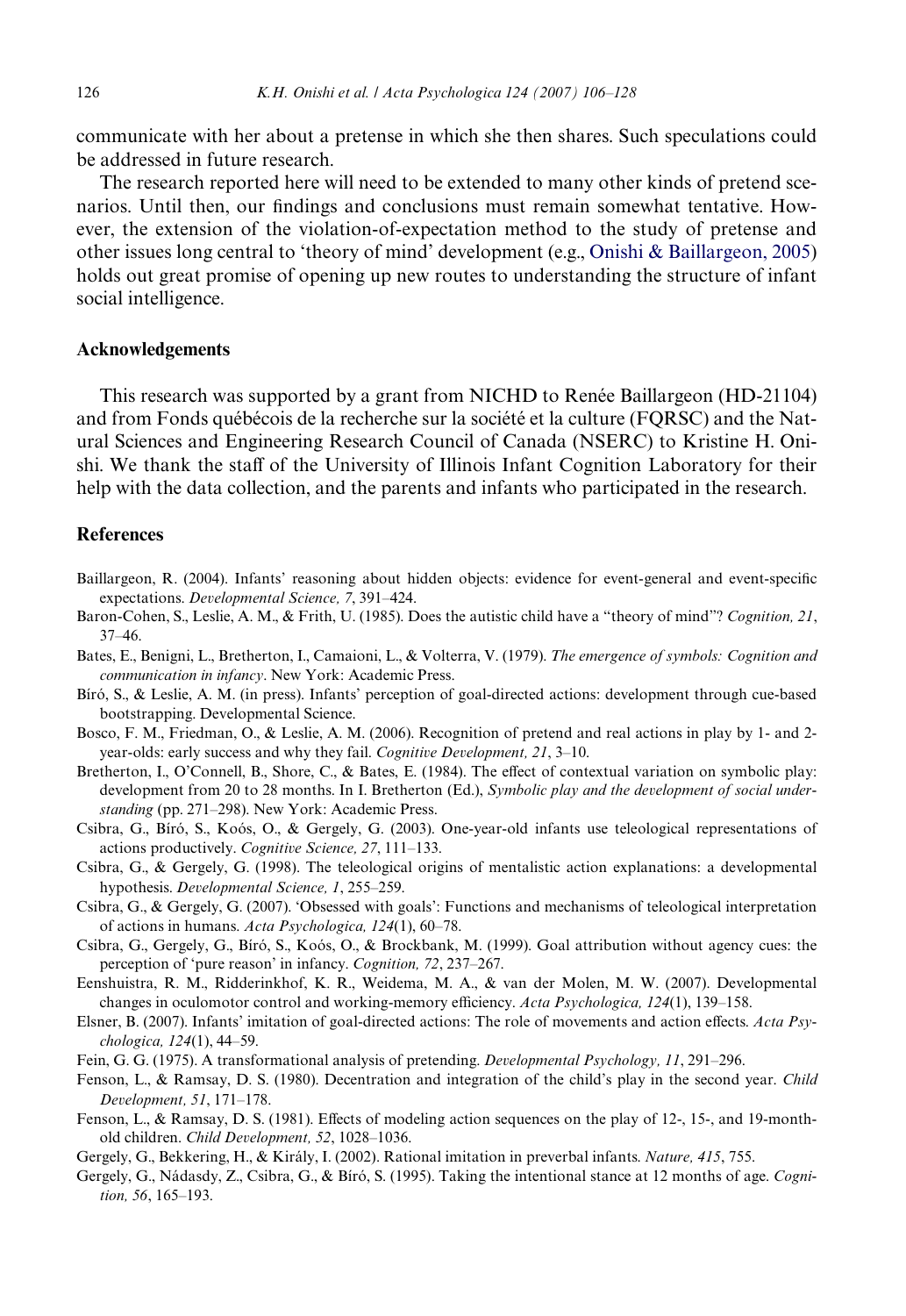- <span id="page-21-0"></span>Guajardo, J. J., & Woodward, A. L. (2004). Is agency skin-deep? Surface attributes influence infants' sensitivity to goal-directed action. *Infancy, 6*, 361–384.
- Haight, W., & Miller, P. (1993). *Pretending at home: development in sociocultural context*. Albany, NY: State University of New York Press.
- Harris, P. L., & Kavanaugh, R. D. (1993). Young children's understanding of pretense. *Monographs of the Society for Research in Child Development, 58*, 1–92.
- Harris, P. L., Kavanaugh, R. D., & Dowson, L. (1997). The depiction of imaginary transformations: early comprehension of a symbolic function. *Cognitive Development, 12*, 1–19.
- Huttenlocher, J., & Higgins, E. T. (1978). Issues in the study of symbolic development. In W. Collins (Ed.), *Minnesota symposia on child psychology* (Vol.11, pp. 98–140). Hillsdale, NJ: Erlbaum.
- Johnson, S. C., Slaughter, V., & Carey, S. (1998). Whose gaze will infants follow? Features that elicit gaze following in 12-month-olds. *Developmental Science, 1*, 233–238.
- Kamewari, K., Kato, M., Kanda, T., Ishiguro, H., & Hiraki, K. (2005). Six-and-a-half-month-old children positively attribute goals to human action and to humanoid-robot motion. *Cognitive Development, 20*, 303–320.
- Király, I., Jovanovic, B., Prinz, W., Aschersleben, G., & Gergely, G. (2003). The early origins of goal attribution in infancy. *Consciousness and Cognition, 12*, 752–769.
- Kuhlmeier, V. A., Wynn, K., & Bloom, P. (2003). Attribution of dispositional states by 12-month-olds. *Psychological Science, 14*, 402–408.
- <span id="page-21-2"></span>Leslie, A. M. (1987). Pretense and representation: the origins of 'theory of mind'. *Psychological Review, 94*, 412– 426.
- Leslie, A. M. (1988). Some implications of pretense for mechanisms underlying the child's theory of mind. In J. Astington, P. Harris, & D. Olson (Eds.), *Developing theories of mind* (pp. 19–46). Cambridge: Cambridge University Press.
- Leslie, A. M. (1994a). Pretending and believing: issues in the theory of ToMM. *Cognition, 50*, 211–238.
- Leslie, A. M. (1994b). ToMM, ToBy, and agency: core architecture and domain specificity. In L. Hirschfeld  $\&$  S. Gelman (Eds.), *Mapping the mind: Domain specificity in cognition and culture* (pp. 119–148). New York: Cambridge University Press.
- Leslie, A. M. (2000). 'Theory of mind' as a mechanism of selective attention. In M. Gazzaniga (Ed.), *The new cognitive neurosciences* (pp. 1235–1247). Cambridge, MA: MIT Press.
- <span id="page-21-8"></span>Leslie, A. M. (2005). Developmental parallels in understanding minds and bodies. *Trends in Cognitive Sciences, 9*, 459–462.
- Leslie, A. M., Friedman, O., & German, T. P. (2004). Core mechanisms in 'theory of mind'. *Trends in Cognitive Sciences, 8*, 528–533.
- <span id="page-21-13"></span>Leslie, A. M., & Happé, F. (1989). Autism and ostensive communication: the relevance of metarepresentation. *Development and Psychopathology, 1*, 205–212.
- <span id="page-21-5"></span>Lillard, A. S., & Witherington, D. S. (2004). Mothers' behavior modifications during pretense snacks and their possible signal value for toddlers. *Developmental Psychology, 40*, 95–113.
- <span id="page-21-1"></span>Luo, Y., & Baillargeon, R. (2005). Can a self-propelled box have a goal? Psychological reasoning in 5-month-old infants. *Psychological Science, 16*, 601–608.
- McCune-Nicolich, L. (1981). Toward symbolic functioning: structure of early use of early pretend games and potential parallels with language. *Child Development, 52*, 785–797.
- <span id="page-21-3"></span>Meltzoff, A. N. (2005). Imitation and other minds: the 'like me' hypothesis. In S. Hurley & N. Chater (Eds.), *Perspectives on imitation: From neuroscience to social science* (Vol. 2, pp. 55–77). Cambridge, MA: MIT Press.
- Meltzoff, A. N. (2007). The 'like me' framework for recognizing and becoming an intentional agent. *Acta Psychologica, 124*(1), 26–43.
- <span id="page-21-6"></span>Onishi, K., & Baillargeon, R. (2005). Do 15-month-old infants understand false beliefs? *Science, 308*, 255–258.
- <span id="page-21-7"></span>Perner, J., & Ruffman, T. (2005). Infants' insight into the mind: How deep? *Science, 308*, 214–216.
- <span id="page-21-4"></span>Piaget, J. (1962). *Play, dreams, and imitation in childhood*. London: Routledge & Kegan Paul.
- <span id="page-21-10"></span>Reid, V. M., Csibra, G., Belsky, J., & Johnson, M. H. (2007). Neural correlates of the perception of goal-directed action in infants. *Acta Psychologica, 124*(1), 129–138.
- <span id="page-21-12"></span>Rochat, P. (2007). Intentional action arises from early reciprocal exchanges. *Acta Psychologica, 124*(1), 8–25.
- <span id="page-21-9"></span>Ruffman, T., & Perner, J. (2005). Do infants really understand false belief? *Trends in Cognitive Sciences*, 10, 462– 463.
- <span id="page-21-11"></span>Schank, R. C., & Abelson, R. (1977). *Scripts, plans, goals, and understanding*. Hillsdale, NJ: Erlbaum.
- Shimizu, Y. A., & Johnson, S. C. (2004). Infants' attribution of a goal to a morphologicaly unfamiliar agent. *Developmental Science, 7*, 425–430.